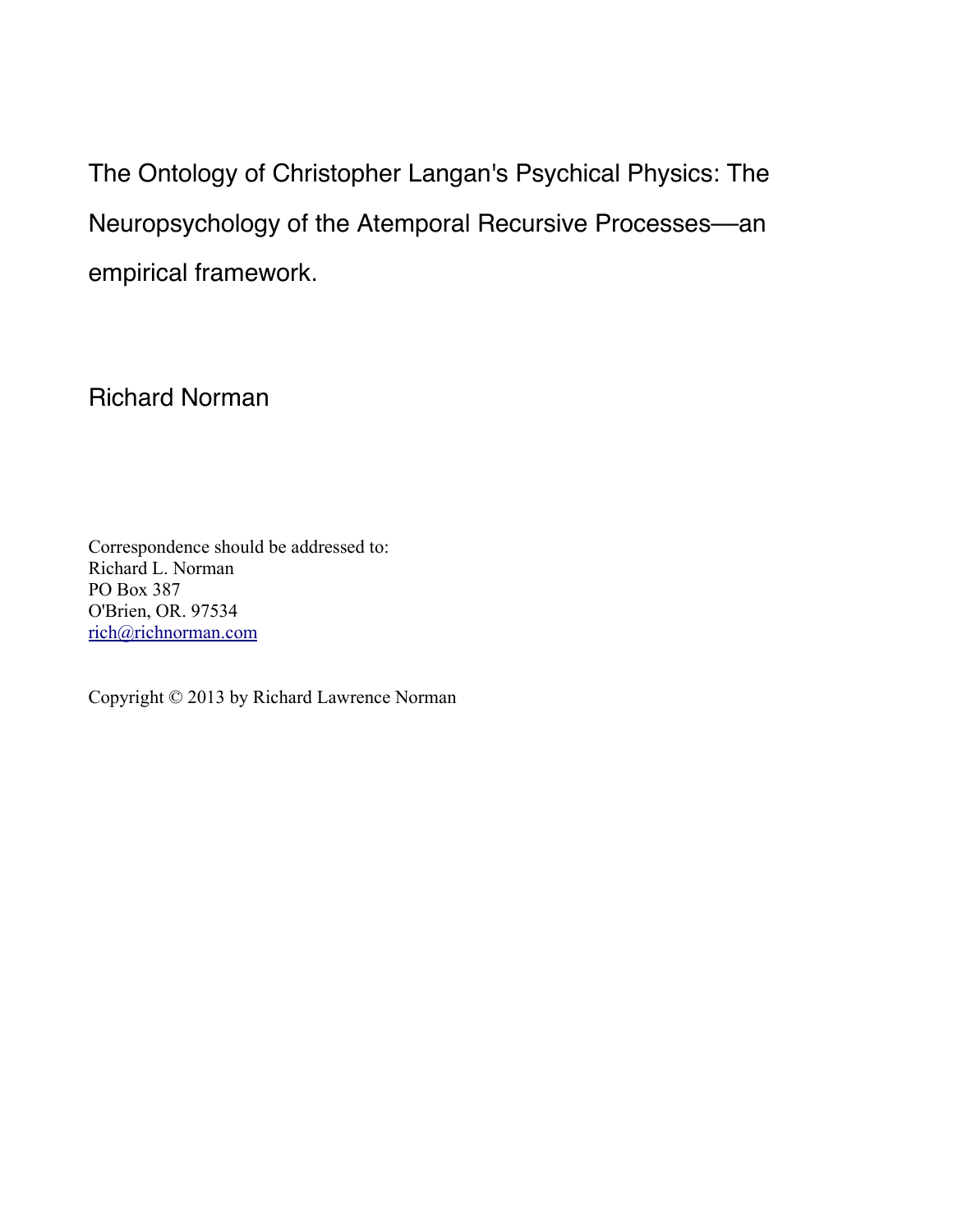The Ontology of Christopher Langan's Psychical Physics: The Neuropsychology of the Atemporal Recursive Processes––an empirical framework.

# Abstract:

Christopher Langan's CTMU offers a new look into an old place: the universe. This theory is both attractive and elusive, a mixture of cosmology and ontology which promises a reunification of what science has so ignobly divided. While the cosmological and spiritual pieces of the puzzle are beyond the scope of this author's competence to define, I propose to demonstrate through specific psychological and neuroscientific example, some of the more tantalizing and etherial ideas mentioned in the CTMU. These ideas are tangible, and are subject to direct daily observation, and hence, empirical demonstration. It should be noted that I am an atheist, and need carry no baggage for Mr. Langan, who has in the CTMU offered up a new idea, one which can be proven or disproven as science, an idea worthy of *consideration* quite apart and independent of one's personal beliefs. Indeed, it is difficult to look at things in a new way, our very mental structure all but forbids it, the lateral prefrontal cortex providing a definitional template for experience, pairing down the information available to us, measuring the situation against *our preconceptions*, structures so very necessary for forming our snap judgments, and also, so inhibitive in the understanding of a new idea which does not conform to them (Gazzaniga, 2009 pp. 578-579). I propose to demonstrate the atemporal cycles of Christopher Langan's telic recursion, as it defines our internal universe and experience. This proof will be multidisciplinary in drawing together threads from a convergence of depth psychology, experimental psychology, and cognitive neuroscience. This ontological proof will be concluded with a series of experimental constructs, which although general, will outline a methodological approach toward demonstration of the psycho-ontological aspects of the CTMU, leaving but a clear experimentally defined articulation of the proposed theoretic connective tissue underlying the unity of the psychical and the physical, to close the empirical gap.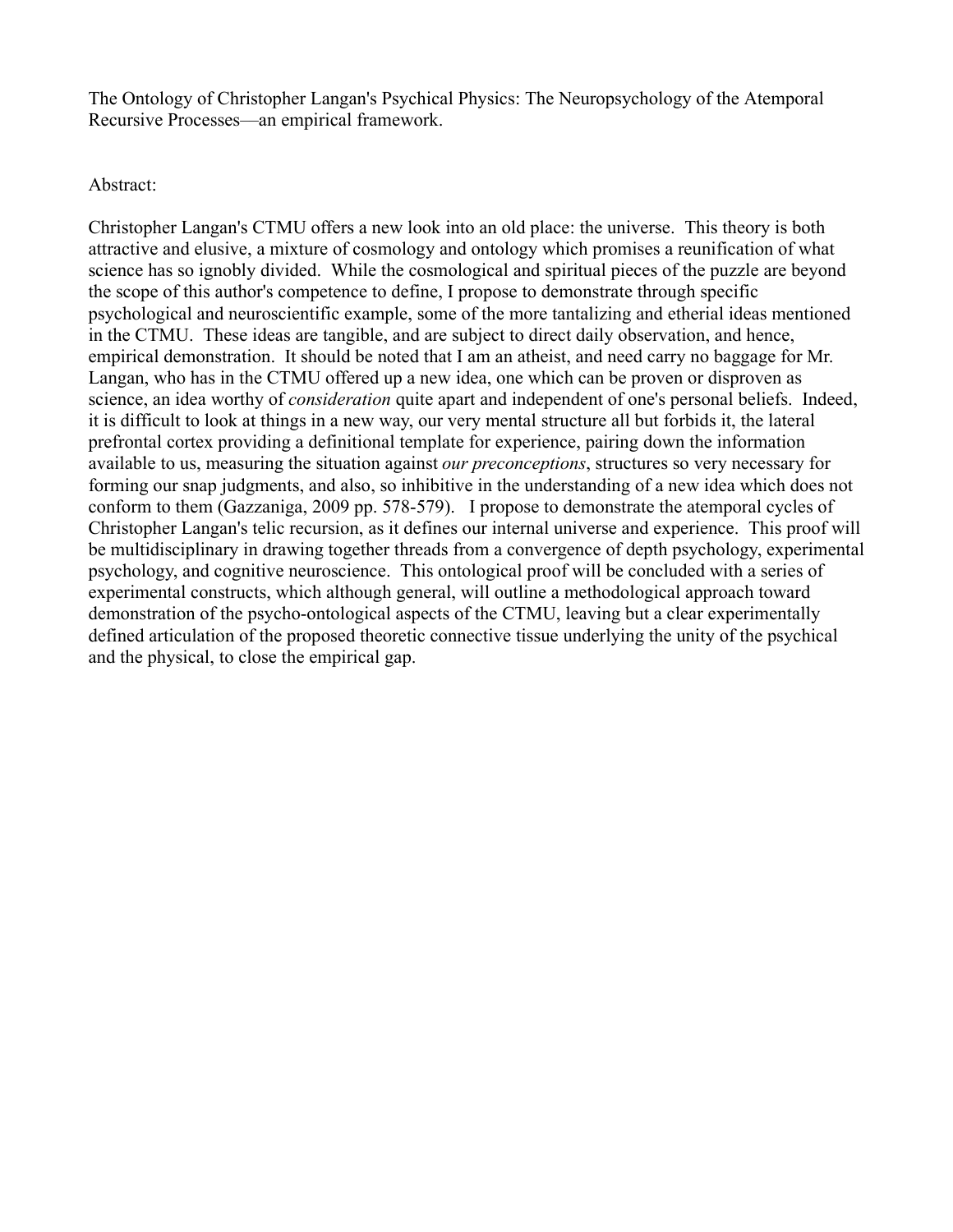### **Telic recursion: The coexistence and connectivity of Past, Present and Future**

In order to elucidate the application of the theories explained in the CTMU by way of specific example, I will ease my task by focusing my observations clearly in the theatre of the psycho-ontological. To accomplish both my expository, and my experimental, and therefore, linear aim, I must first decide upon a specific piece of theory in the CTMU which will allow me access along the self-referential and circular route of tautological self-containment. This pathway will become clear as we find foothold and firm purchase upon what appear at first, to be some of the more unlikely propositions put forward in the CTMU. I will encourage the reader to take in the entire of the CTMU for themselves, but, once cautioned as to the limits of extracting any fact from its context, I will now do exactly that, and present a few prime pieces of theory to which I will refer again and again, many of which appear as paradox, but are in fact, an everyday dynamic which underlies reality, a dynamic which if working properly, goes unnoticed:

1. Inasmuch as science is observational or perceptual in nature, the goal of providing a scientific model and mechanism for the evolution of complex systems ultimately requires a supporting theory of reality of which perception itself is the model (or theory-to-universe mapping). . .

 . . . the universe refines itself from *unbound telesis* or *UBT*, a primordial realm of infocognitive potential free of informational constraint. Under the guidance of a limiting (intrinsic) form of anthropic principle called the *Telic Principle*, SCSPL evolves by *telic recursion*, jointly configuring syntax and state while maximizing a generalized self-selection parameter and adjusting on the fly to freely-changing internal conditions. (Langan, 2002, p.1)

2. The currency of telic feedback is a quantifiable self-selection parameter, *generalized utility*, a generalized property of law and state in the maximization of which they undergo mutual refinement (note that generalized utility is self-descriptive or *autologous*, intrinsically and retroactively defined within the system, and "pre-informational" in the sense that it assigns no specific property to any specific object). Through telic feedback, a system retroactively selfconfigures by reflexively applying a "generalized utility function" to its internal existential potential or possible futures. In effect, the system brings itself into existence as a means of atemporal communication between its past and future whereby law and state, syntax and informational content, generate and refine each other across time to maximize total systemic self-utility. This defines a situation in which the true temporal identity of the system is a distributed point of temporal equilibrium that is both *between* and *inclusive of* past and future. In this sense, the system is timeless or *atemporal*. (p.6-7)

3. In short, two-valued logic is something without which reality could not exist. If it were eliminated, then *true* and *false, real* and *unreal*, and *existence* and *nonexistence* could not be distinguished, and the merest act of perception or cognition would be utterly impossible. (p. 13)

4. According to the nature of sentential logic, truth is tautologically based on the integrity of cognitive and perceptual reality. Cognition and perception comprise the primitive (selfdefinitive) basis of logic, and logic comprises the rules of structure and inference under which perception and cognition are stable and coherent. (p. 13)

Therefore, the proposed tautology-preserving principles of reality theory should put mind back into the mix in an explicit, theoretically tractable way, effectively endowing logic with "selfprocessing capability". This, after all, is exactly what it possesses in its natural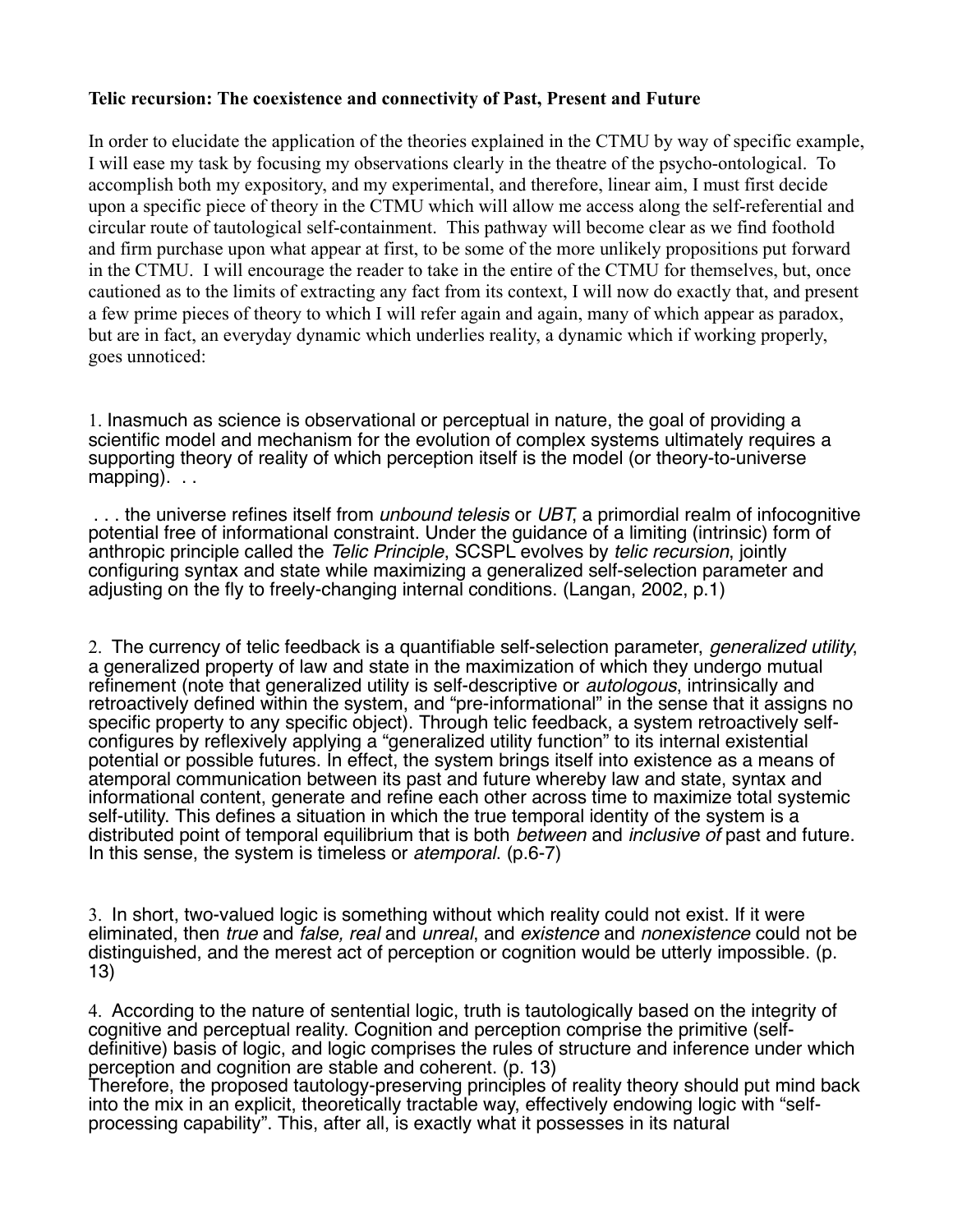manifestation . . . (p.14)

5. To put it another way: if the "noumenal" (perceptually independent) part of reality were truly unrelated to the phenomenal (cognition-isomorphic) part, then these two "halves" of reality would neither be coincident nor share a joint medium relating them. In that case, they would simply fall apart, and any integrated "reality" supposedly containing both of them would fail for lack of an integrated model. (p. 23)

6. In CTMU cosmogony, "nothingness" is informationally defined as zero constraint or pure freedom (*unbound telesis* or *UBT*), and the apparent construction of the universe is explained as a self-restriction of this potential. (p. 27)

7. Conspansion describes the "alternation" of these units between the dual (generalizedcognitive and informational) aspects of reality, and thus between syntax and state. This alternation, which permits localized mutual refinements of cognitive syntax and informational state, is essential to an evolutionary process called *telic recursion*. . . the conspansive nesting of atemporal events puts all of time in "simultaneous self-contact" without compromising ordinality (p. 30)

8. By putting temporally remote events in extended descriptive contact with each other, the Extended Superposition Principle enables coherent cross-temporal telic feedback and thus plays a necessary role in cosmic self-configuration. Among the higher-order determinant relationships in which events and objects can thus be implicated are utile state-syntax relationships called *telons*, telic attractors capable of guiding cosmic and biological evolution. (p. 31)

9. The process of reducing distinctions to the homogeneous syntactic media that support them is called *syndiffeonic regression*. This process involves *unisection*, whereby the rules of structure and dynamics that respectively govern a set of distinct objects are reduced to a "syntactic join" in an infocognitive lattice of syntactic media.

10. It follows that the active medium of cross-definition possesses logical primacy over laws and arguments alike, and is thus pre-informational and pre-nomological in nature…i.e., *telic*. *Telesis*, which can be characterized as "infocognitive potential", is the primordial active medium from which laws and their arguments and parameters emerge by mutual refinement or *telic recursion*. (p. 35)

11. The Telic principle simply asserts that this is the case; the most fundamental imperative of reality is such as to force on it a supertautological, conspansive structure. Thus, the universe "selects itself" from *unbound telesis* or UBT, a realm of zero information and unlimited ontological potential, by means of *telic recursion*, whereby infocognitive syntax and its informational content are cross-refined through telic (syntax-state) feedback over the entire range of potential syntax-state relationships, up to and including all of spacetime and reality in general. . . the Extended Superposition Principle, a property of conspansive spacetime that coherently relates widely-separated events, lets the universe "retrodict" itself through meaningful cross-temporal feedback (p. 38)

12. Where the term *telesis* denotes this common component of information and syntax, SCSPL grammar refines infocognition by binding or constraining telesis as infocognition. (p. 43)

13. While an ordinary grammar recursively processes information or binds informational potential to an invariant syntax that distributes over its products, Γ grammar binds *telesis*, infocognitive potential ranging over possible relationships of syntax and state, by crossrefining syntax and its informational content through telic recursion. Telic recursion is the process responsible for configuring the syntax-content relationships on which standard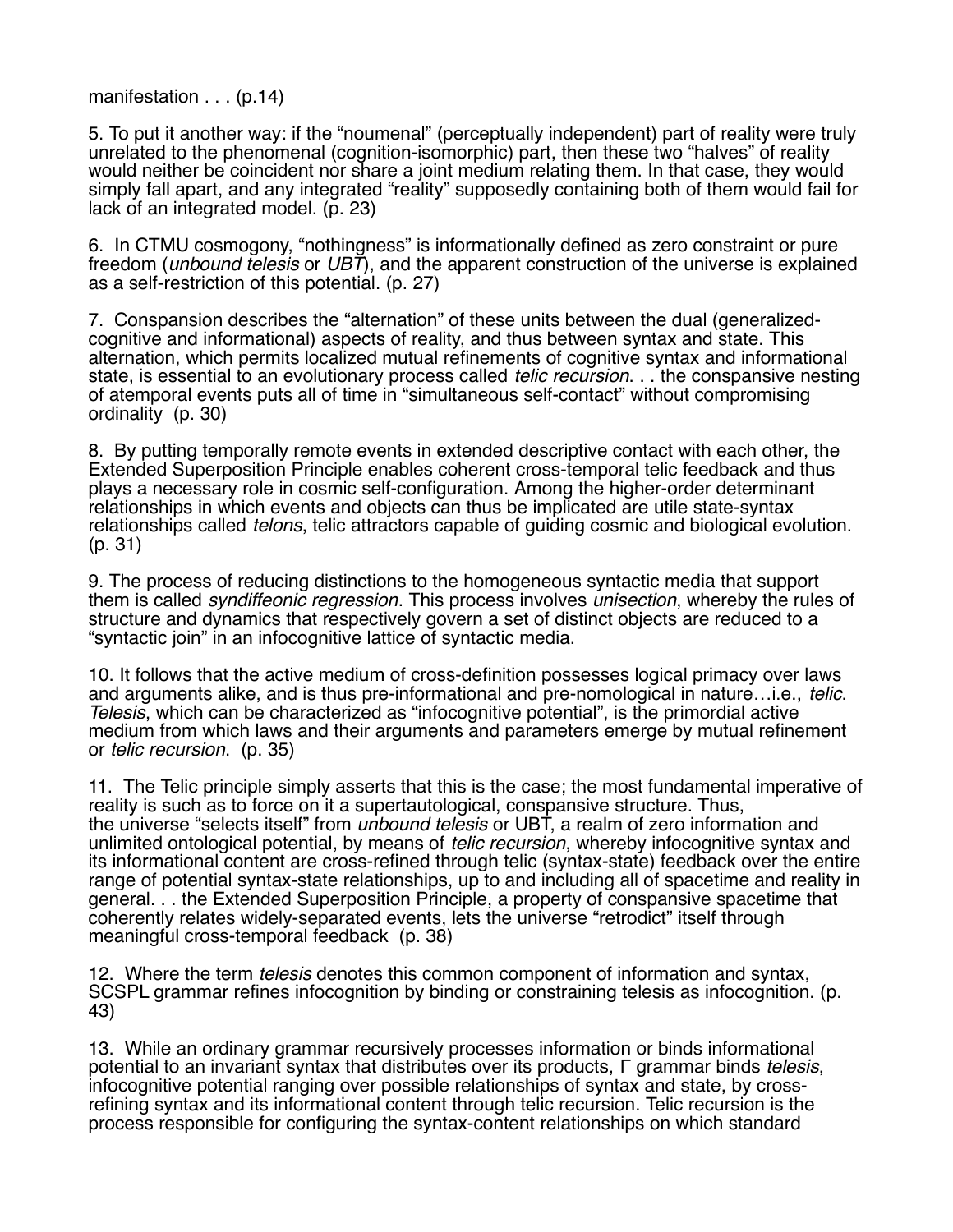informational recursion is based; its existence is an ontological requirement of reality. (p. 44)

The metapsychology and neurophysiology of telic recursive function:

So dear reader, now that you have seen the ideas, can you grasp them? It seems as if they are an impossibility, but to look more closely, one can find more than a shadow of reality in them, in fact, these processes live in the shadows of the normal mind, and can be seen to appear everywhere once one has learned to look. But where? Where is one to find such elusive concepts and dynamic relations which seems so separate from each other as past, present, and future? Surely these ideas are exclusive and separate, not interactive or self-configuring in any way! Although this seems a safe and assured position from which to judge the situation, closer inspection will reveal the fact to be otherwise.

Please indulge me to follow this most basic example, and understand that in the ideas of past, present and future, we see just that: ideas! Concepts!––

We are directly present to our externally triggered representation of the world, an internal experience which impinges upon the mental system through stimulus originating from without. We are also present to our inner world of thought and fantasy, which also impinges upon the mental system, but from stimulus originating within. The concept of the present, then, is directly accessible to us in experience, and has as its ontological neural substrate, what I will call: the Perceptual System. While we are conscious, I will propose as a simplistic starting point, that this system encompasses the intrasystemic activity of all the limbic structures, and, the higher areas involved in perception invigorated to produce cortical tone by the ascending activating system (Solms, 2002, pp. 264-267). The past is also a concept, and has as its neural substrate, what I will call the Long-Term Mnemic System. This system encompasses the neural structures which provide for *long-term memory* and its retrieval into consciousness, such as the neocortex (Gazzaniga, 2009, p. 331). Let us now bring the future into focus by remembering that it too is but a concept, and, finds its neural substrate in those areas associated with anticipatory thought and long-term goal-oriented behavior, along with situational planning, such as the pre-fontal cortex, (Gazzaniga, 2009, pp. 555-598).

With this most basic picture in mind, we can see our way around the problem, even if at first, only in a myopic way. In even a single moment of our lives, the seamless integration and mutual affective dynamism of past, present and future is available to observe. We sit in class and think of the next lecture, and the exam to follow, and begin to worry, only to remember the last exam, and then relax, as we got an "easy A." Our past defines what we may well expect in the future and present, and also, *the future* defines our definition of *the past* as well!

In "The Pain Was Greater If It Will Happen Again: The Effect of Anticipated Continuation on Retrospective Discomfort," we find the following observation: "Across 7 laboratory studies and 1 field study, we demonstrated that people remembered an unpleasant experience as more aversive when they expected this experience to return than when they had no such expectation" (Galak & Meyvis, 2011, p. 63).

Please note how the past, a memory, was altered as to its affective value due to input about a FUTURE condition. Future, affects the past! So even at a glance, we can see the concepts of past, present and future are not fixed, but are in constant dynamic multi-directional affective contact. Now, I trust all this talk of atemporal events in simultaneous contact seems a bit closer to our intuitive understanding. After all, the various brain regions associated with these "separate" sub-aspects are all wired together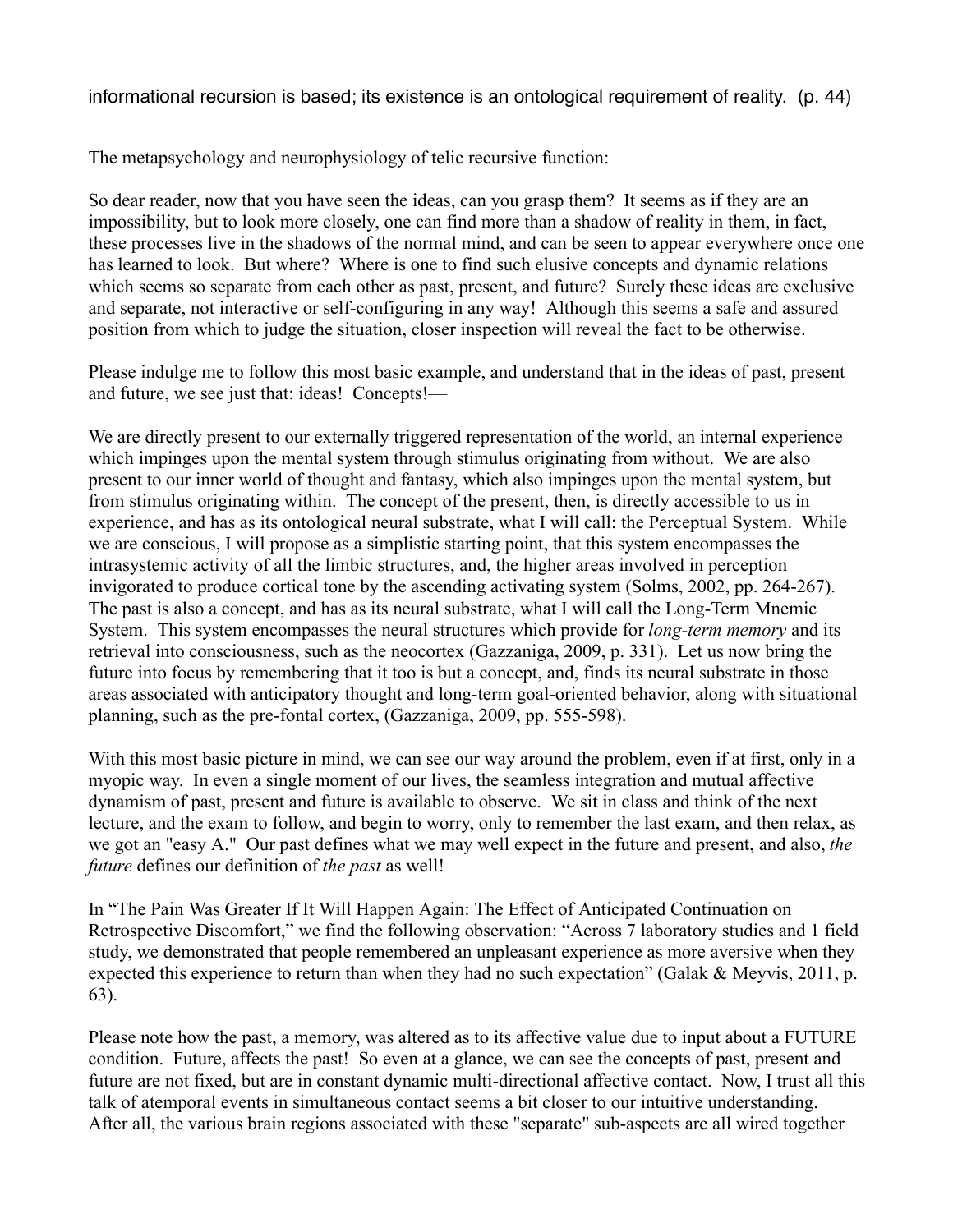into a single intraconnected system. Perhaps the notions of past, present and future are not so fixed or exclusive after all. Let us next examine this piece of theory, and see if we can find the specific ontological genesis of this unusual idea, and thereby approach the matter more closely:

Cognition and perception comprise the primitive (self-definitive) basis of logic, and logic comprises the rules of structure and inference under which perception and cognition are stable and coherent. (p. 13) Therefore, the proposed tautology-preserving principles of reality theory should put mind back into the mix in an explicit, theoretically tractable way, effectively endowing logic with "selfprocessing capability". This, after all, is exactly what it possesses in its natural

manifestation . . . (p.14)

# **The onto-genesis of the logical facility: mechanisms and implications for existential selfreferential constancy.**

The above statement in the CTMU seems inexplicable. How can logic be self-processing, and if logic is an entity which arises out of the system itself as logic must, being as this is a closed self-referential paradigm, exactly how is this accomplished, what are its consequences for systemic and perceptual stability, and, what other implications might we then draw about the system itself from observing its initial form and mechanism of self-configuration?

This matter is expressed in the most clear and intuitive terms in the discipline of psychoanalysis. We can see, in the development of the infant, the self-configuration, the self-processing and initial creation of binary logical forms in response to the mental system itself being immersed in experience (Freud, 1900, p. 565-566; 1911 pp. 218-219; 1920). The infant has experienced a satisfaction, it has fed. Now it is hungry again. It has a mnemic impression of feeding, and seeks by way of perceptual "regression," to reproduce the image in hallucination. This situation proves unsatisfying to the infant, who then seeks to remedy the situation in reality, and holds the image of feeding and its attendant hallucination away from his mind so as to find a new relationship with the world, and seek not just the revival of a memory of satisfaction, but to achieve that satisfaction *in reality. The reality principle* (Freud, 1911, p. 219) is thusly founded. Here, we can see logic, the ability to distinguish between the real and the unreal, logic itself is created from the somatic and mental systems emersion in experience, and by way of systemic feedback, the unreal, the hallucinatory, is deemed unworthy of belief, as the pain and discomfort of the unsatisfied hunger drive are not met by the unreal, the real obtains a clear priority and precedence, and its identity is soon rightly distinguished from that of the hallucinatory and unreal. So developmentally, we may conclude that *logic is self-configured, self-created from within the psychosomatic system itself as a function of memory, interacting with experience, mediated through feedback with the neural mechanisms of pleasure and pain.* The result is a very particular and specific mental process of prioritization and rejection where a piece of *wishful experiential content originating internally*, a wishful hallucination, *is held away from consciousness*, the regression left incomplete, maintained at the stage of a mnemic image rather than an hallucination (Freud, 1900, p. 566), and another: *reality*, is thereby given precedence in consciousness. This holding away of an ideation from the conscious is a fundamental psychical dynamic which has many implications we will soon articulate. This automatic restriction of conscious ideational content is called *repression*, and it is the cornerstone of mental functioning and balance. Here, we see the very first fundamental *core* of repressive function which will approach its fruition with the creation of the super-ego in later development. Freud (1915) used the term repression to denote a defensive function responsible for creating much of the unconscious, repression: *"turning something away, and keeping it at a distance, from the conscious*" [his italics] (Freud, 1915, p. 147). The unconscious, houses repressed wishes and other unserviceable, ego-dystonic and painful content, as well as our phylogenetic impressions and many aspects of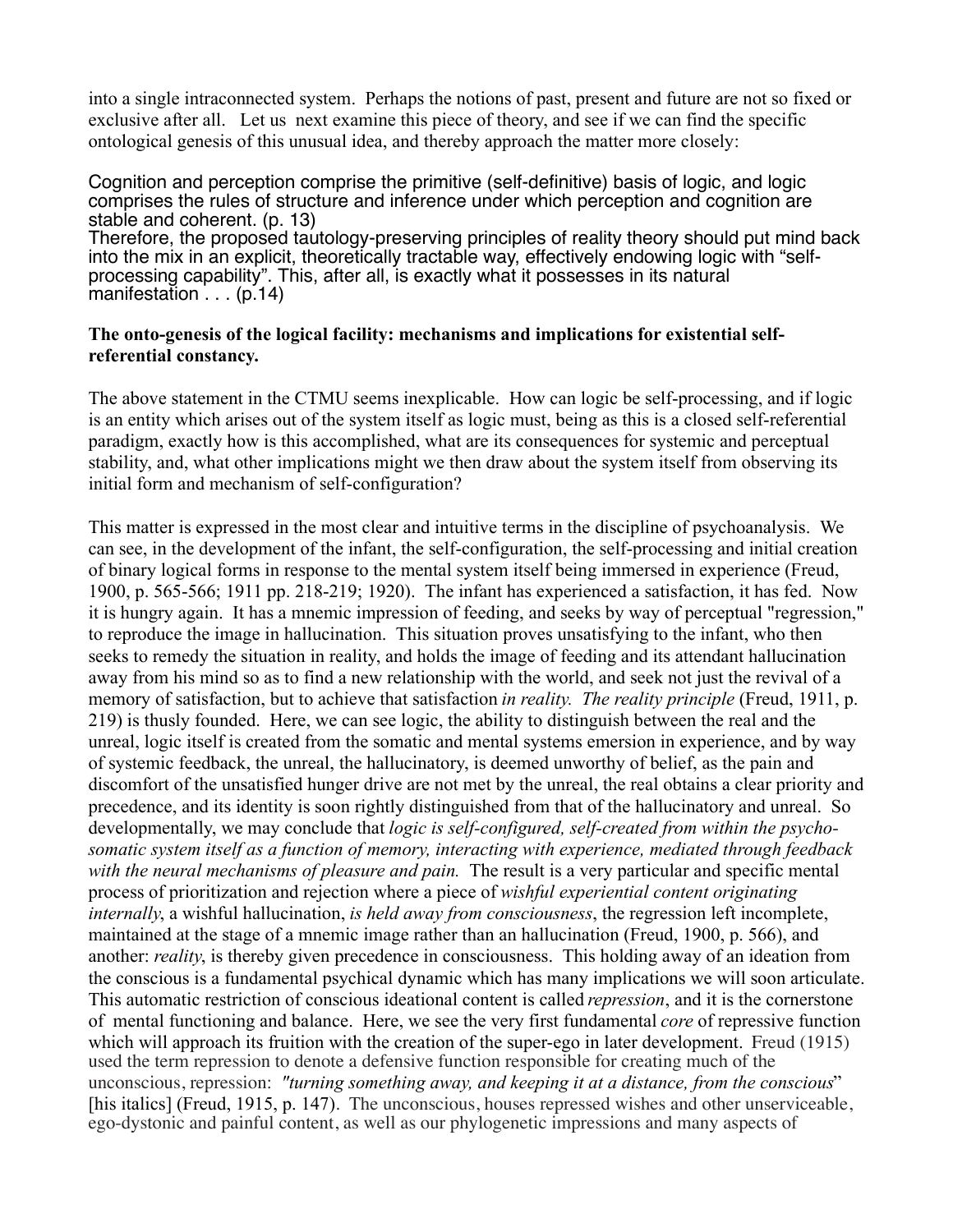personality of which we are unaware.

Now these statements from the CTMU should be accessible to all:

Through telic feedback, a system retroactively self-configures by reflexively applying a "generalized utility function" to its internal existential potential or possible futures. In effect, the system brings itself into existence as a means of atemporal communication between its past and future whereby law and state, syntax and informational content, generate and refine each other across time to maximize total systemic self-utility. This defines a situation in which the true temporal identity of the system is a distributed point of temporal equilibrium that is both *between* and *inclusive of* past and future. In this sense, the system is timeless or *atemporal*. (p.6-7)

To put it another way: if the "noumenal" (perceptually independent) part of reality were truly unrelated to the phenomenal (cognition-isomorphic) part, then these two "halves" of reality would neither be coincident nor share a joint medium relating them. In that case, they would simply fall apart, and any integrated "reality" supposedly containing both of them would fail for lack of an integrated model. (p. 23)

Please note how the infant's logical deductive facility is an *emergent property* of the system as it selfconfigures, poised as it were, between past ideation, present condition, and future expectation, so through simultaneous feedback amongst the full temporal spectrum, mediated via the systemic functions of pain and pleasure, the process creates a unified conscious utilitarian reality, and the exact picture spelled out in the CTMU is formed.

In the CTMU we read: In CTMU cosmogony, "nothingness" is informationally defined as zero constraint or pure freedom (*unbound telesis* or *UBT*), and the apparent construction of the universe is explained as a self-restriction of this potential. (p. 27)

I propose, as illustrated above, that ontologically, repression is the means through which this selfrestriction of unbound potential is achieved. To understand the implications of this statement, we must delve into the process of telic recursion itself, define its components, results, and the dynamic cyclical processes implied. From this vantage point, we may then be able to divine the most direct route, to demonstrate via empirical and linear methods, the existence and affective dynamic of this selfreferential and circular theoretic construct.

# **Telic recursion––the lower structures: Unbound telesis, the primary process and the atemporal mechanics of unconscious operation.**

I will uncover the psychodynamics of the telic recursive process by way of topographical dissection. Firstly, the reader will please take careful note of the above statements from [pp. 6-7; p. 27] of the CTMU and the following:

 Inasmuch as science is observational or perceptual in nature, the goal of providing a scientific model and mechanism for the evolution of complex systems ultimately requires a supporting theory of reality of which perception itself is the model (or theory-to-universe mapping). . .

 . . . the universe refines itself from *unbound telesis* or *UBT*, a primordial realm of infocognitive potential free of informational constraint. Under the guidance of a limiting (intrinsic) form of anthropic principle called the *Telic Principle*, SCSPL evolves by *telic recursion*, jointly configuring syntax and state while maximizing a generalized self-selection parameter and adjusting on the fly to freely-changing internal conditions. (Langan, 2002, p.1)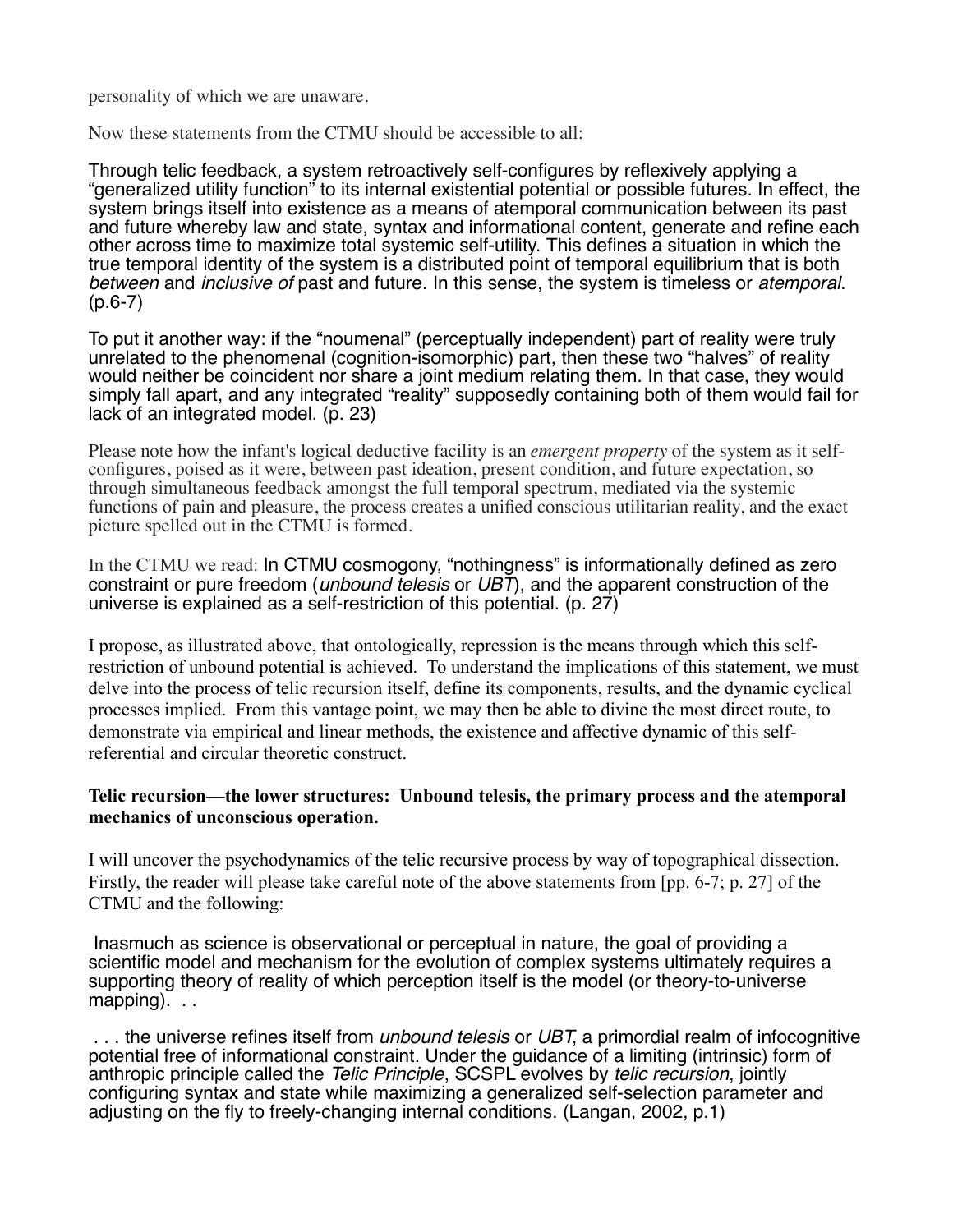Conspansion describes the "alternation" of these units between the dual (generalizedcognitive and informational) aspects of reality, and thus between syntax and state. This alternation, which permits localized mutual refinements of cognitive syntax and informational state, is essential to an evolutionary process called *telic recursion*. . . the conspansive nesting of atemporal events puts all of time in "simultaneous self-contact" without compromising ordinality (p. 30)

 By putting temporally remote events in extended descriptive contact with each other, the Extended Superposition Principle enables coherent cross-temporal telic feedback and thus plays a necessary role in cosmic self-configuration. Among the higher-order determinant relationships in which events and objects can thus be implicated are utile state-syntax relationships called *telons*, telic attractors capable of guiding cosmic and biological evolution. (p. 31)

 It follows that the active medium of cross-definition possesses logical primacy over laws and arguments alike, and is thus pre-informational and pre-nomological in nature…i.e., *telic*. *Telesis*, which can be characterized as "infocognitive potential", is the primordial active medium from which laws and their arguments and parameters emerge by mutual refinement or *telic recursion*. (p. 35)

 The Telic principle simply asserts that this is the case; the most fundamental imperative of reality is such as to force on it a supertautological, conspansive structure. Thus, the universe "selects itself" from *unbound telesis* or UBT, a realm of zero information and unlimited ontological potential, by means of *telic recursion*, whereby infocognitive syntax and its informational content are cross-refined through telic (syntax-state) feedback over the entire range of potential syntax-state relationships, up to and including all of spacetime and reality in general. . . the Extended Superposition Principle, a property of conspansive spacetime that coherently relates widely-separated events, lets the universe "retrodict" itself through meaningful cross-temporal feedback (p. 38)

Where the term *telesis* denotes this common component of information and syntax, SCSPL grammar refines infocognition by binding or constraining telesis as infocognition. (p. 43)

While an ordinary grammar recursively processes information or binds informational potential to an invariant syntax that distributes over its products, Γ grammar binds *telesis*, infocognitive potential ranging over possible relationships of syntax and state, by cross-refining syntax and its informational content through telic recursion. Telic recursion is the process responsible for configuring the syntax-content relationships on which standard informational recursion is based; its existence is an ontological requirement of reality. (p. 44)

At first glance, these many statements seem arbitrary and quite impossible, but, as one discovers the ontological source of these "paradoxical" notions and concepts, their truth, the reason they are so deeply hidden and why their dynamic is so impossible to detect, become manifest. So what are we to make of notions such as the atemporal interconnectivity of *unbound,* unconstrained and *primordial information,* which is both *unavailable to consciousness*, is "nothingness," and also, is the *source of all infocognitive potential*? What is meant by *unbound information which is atemporal?* How can our ontological universe, our reality "retrodict" itself through cross temporal feedback, and how does this, *in the sphere of the neurological and ontological,* translate into precise processes which yield this alternation between *"syntax and state,"* whereby the *universe is defined*, and even evolves by way of telic attractors called telons?

To fit these many ideas into a physio-ontological unity, we might best begin our search in the pages of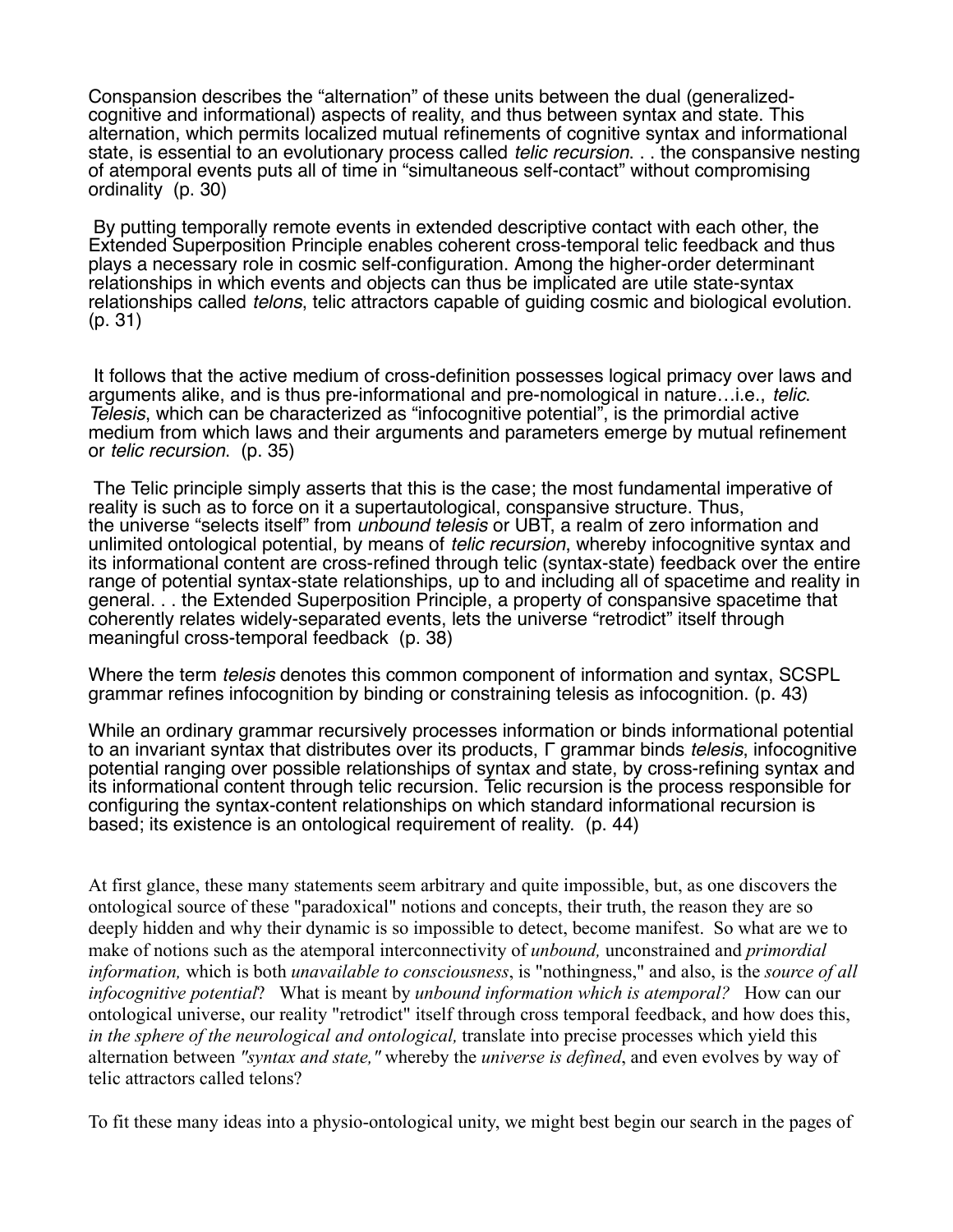depth psychology, for it is here that these patterns find clear and tangible expression. As one might well expect in any proper theory which demonstrates connectivity between the cosmological and the ontological, the patterns of mental construction and dynamism, both conscious and unconscious must be accounted for, and defined. Cognitive neuroscience has much to offer, but it is like the scientists who conceived her: this paradigm is logical and linear. It will, of course, uncover linear truths about cognition. These are useful and valid truths, truths about the exact brain regions which are used to process and recognize places, the so-called parahippocampal place area, or faces, the so-called fusiform face area, or potential tools in the left ventral premotor cortex (Gazzaniga, 2009 p. 235, 519; Gerlach et. al., 2002; Kellenbach et. al., 2003), and a host of other fascinating and valuable pieces of information spanning many areas, including social cognition (Gazzaniga, 2009, pp. 599-633). However, I propose that we often miss the underlying point of cognition to look at it in a linear fashion, and indeed, all of psychoanalysis is based on the assumption, proved countless times in the demonstration of psychoanalytic therapeutic efficacy, that mental processes are predominantly nonlinear, that is, predominantly *associative and defensive* in nature. In keeping with the language of cognitive neuroscience, I will refer to the combined associative and defensive functions in their conscious and unconscious composite, as: *non-linear cognition.* 

Non-linear cognition has been the cornerstone of effective psychoanalytic practice, and is best understood by way of contrast to linear, logical cognition. In free associative technique, we discard the linear, and find the underlying processes of the mind, which are associative and defensive in nature, then become available to us. From *The Interpretation of Dreams*:

"We must aim at bringing about two changes in him: an increase in the attention he pays to his own psychical perceptions and the elimination of the criticism by which he normally sifts the thoughts that occur to him." (Freud, 1900).

We discard the logical and inhibitive restrictions of analysis and higher mental functioning, and are rewarded with a chain of associations which at their final end, pierce the associative [and compromise censorship/distortion with conscience agencies (Freud, 1900)] defenses, to yield the hidden meaning of a symptom, and/or, reveal its contributing determinants, that is, those topics and ideas which in combination give the notion its affective force and meaning. This demonstrates the "primary process" and other rules describing unconscious organization and dynamism, in action. The primary process and other descriptive rules of unconscious operation, which are associative and non-linear are:

"The cathectic intensities [in the *Ucs.*] are much more mobile. By the process of *displacement* one idea may surrender to another its whole quota of cathexis; by the process of *condensation* it may appropriate the whole cathexis of several other ideas. I have proposed to regard these two processes as distinguishing marks of the so-called *primary psychical process*." . . . "exemption from mutual contradiction, primary process (mobility of cathexes), timelessness, and replacement of external by psychical reality" (Freud, 1915e, p. 186-187).

I will refer to these rules and descriptions of unconscious operation as *associo-cognition.* Associocognitive processes and associo-cognitive ideational content are unconscious. Hence, they are not, under ordinary circumstances of health and systemic operation, available to observe. These processes are only available to see in dreams and symptoms of illness, once those have been subjected to interpretation, as well as slips of the tongue and other circumstances where our linear facade gives way to reveal, if only for a moment, the primary associo-cognitive underpinnings which form the basis of conscious, logical, cognitive-potential, and provide the affective structuralization and *quality* of all experience. (I will support these last ideas in the next section).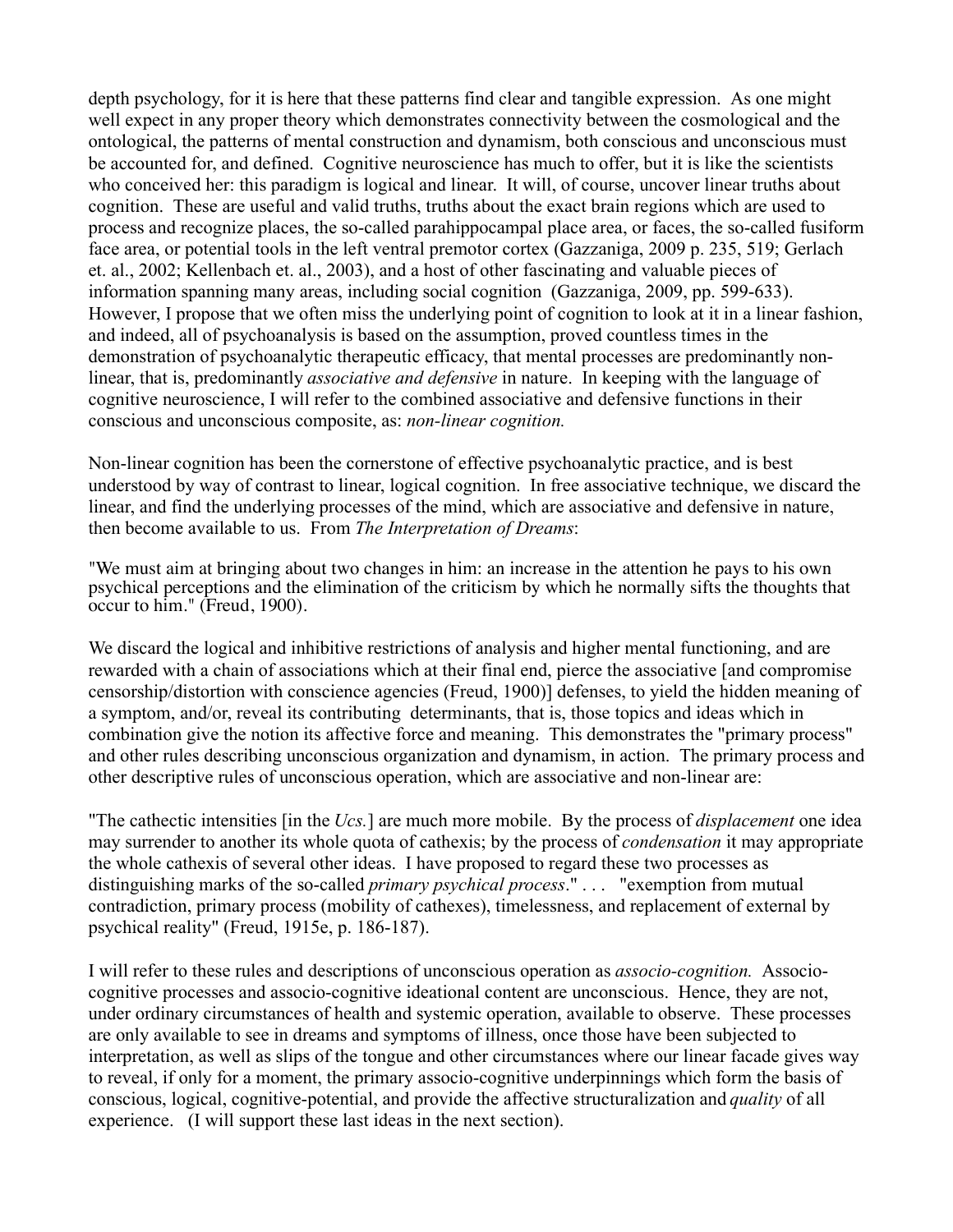Please note the similarity between the idea of unbound telesis, and, the associo-cognitive (unconscious) processes: Both are timeless, associative (remote events in *extended descriptive contact*), unbound (the primary process), and unreal. Please remember our infant who replaces external reality with a piece of hallucinatory wishfulness, and hence demonstrates other than logical thinking by replacing external with psychical reality. In failing to distinguish a piece of unbound telesis, an hallucination, from reality, the infant is not meeting the ontological and existential requirements of the working, closed, self-defining system, and hence, is rewarded with pain. Soon he learns to keep unbound telesis unconscious (repressed), or, he will likely develop into a schizophrenic! So we can see the apparent contradiction and paradox in statements proclaiming unbound telesis to be both the source of all infocognitive potential, and also, to be "nothingness," are more sensible than appearances might first imply, although how unconscious and unbound ideational content are somehow a source for all potential is still obscure. To further sharpen these ideas and fit them into our coherent and specific psychical and physiological system, we must traverse a vital side avenue and connect together a few ideas about affect, reality, unconscious and conscious operations, symbolic transference and construction, and so, complete the interactive dynamic connecting the upper and lower topographical structures of the telic recursive processes.

## **Telic recursive dynamism––From wish to world: Dreaming, symbolism as qualitative definitional transference, reality and "the system of affective assignment."**

In order to rightly fit the ideas in the CTMU into a known psychical topography and dynamic, it is necessary to enumerate some old ideas from depth psychology, and relate them to some newer ideas in cognitive neuroscience, by way of a bit of new psychological theory. So please be patient, for this elliptical pathway will soon enough yield the prize, and we will then be in a position to grasp the notions of telic recursion and unbound telesis firmly in hand, and finally, outline our linear empirical approach to substantiate the existence and function of the ontological aspects of this closed, selfdefining and self-referential circular tautology.

**The system of affective assignment:** We only experience our perceptions, never the fictional, factual, "thing in and of itself." Perception is never directly able to access the things and events to which our perceptions refer. These perceptions must be identified, and, affectively interpreted, that is, given an emotional context by virtue of which they can be assessed, and appropriate behavior determined. Therefore, one could say that reality testing consists along with object identification, with the giving of proper symbolic value, proper affective value to perception and experience. These ideas converge to a point. In the simplest terms, what does this experience "mean to you." Think of affect as the psychological context through which a neutral perception is defined. It is the affective meaning, the context, which gives symbolic emotional *Quality* to experience. In example: One person may have a fond adoration for his pet mouse, where another may recoil in revulsion. The mouse is the same, a neutral perceptual experience, it is the affect which we assign to it which puts it in the context of our associated experience that varies. This symbolic affective function can become deranged, as we will now see.

Please recall "The Pain Was Greater If It Will Happen Again: The Effect of Anticipated Continuation on Retrospective Discomfort," where we find the following observation: "Across 7 laboratory studies and 1 field study, we demonstrated that people remembered an unpleasant experience as more aversive when they expected this experience to return than when they had no such expectation" (Galak  $\&$ Meyvis, 2011, p. 63). Note how the experience was the same, but the affect assigned to it was different, a function of a *new context* (changed future expectation), whereby a different affective value is assigned to the stimulus. Affect is the context, and so, the quality with which we endow perception and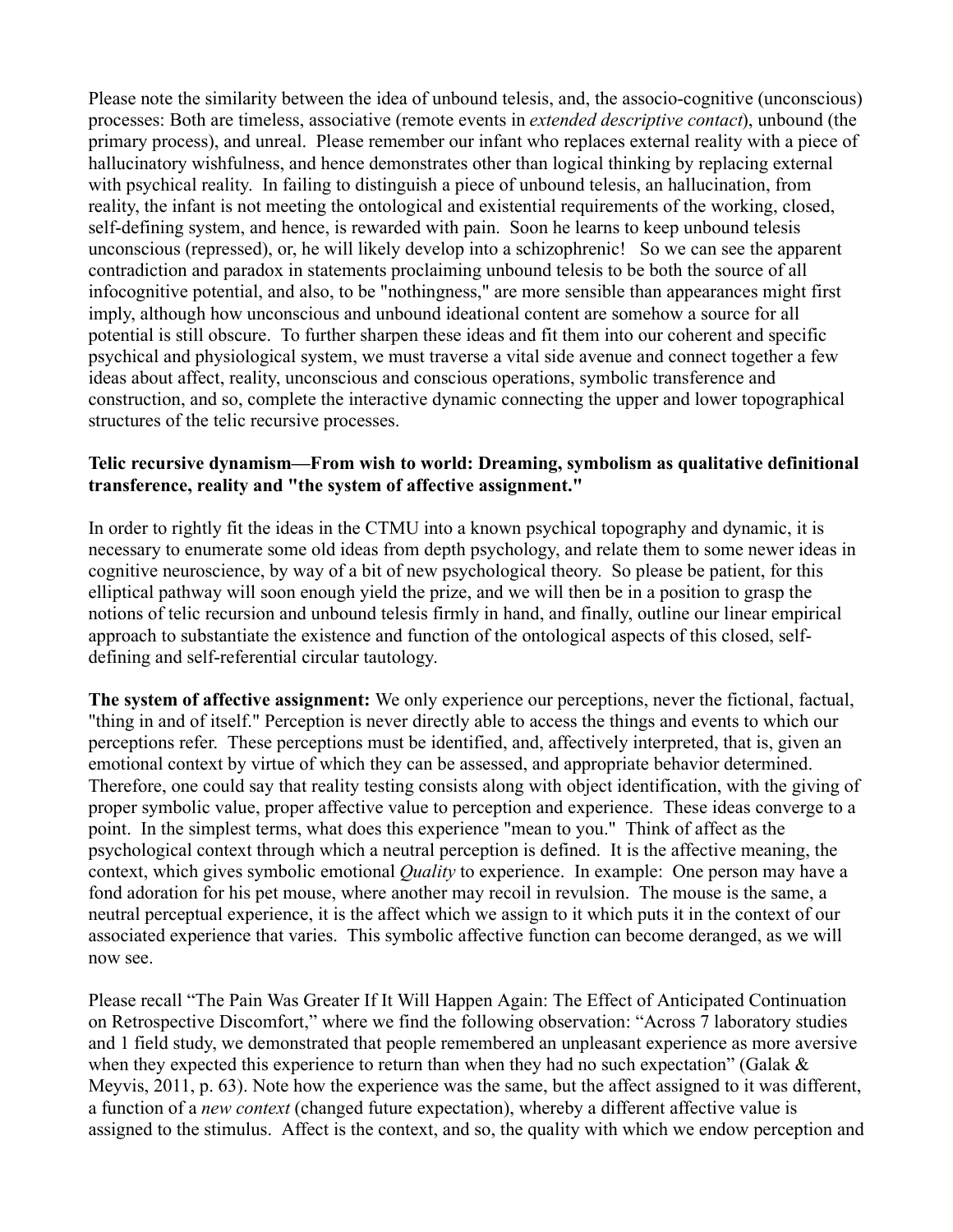experience, and its assignment to perception is therefore a vital part of healthy balanced mental function and reality testing.

In Levens and Gotolib's "Updating Positive and Negative Stimuli in Working Memory in Depression," we find the following statements: "Compared with controls, depressed participants were both slower to disengage from sad stimuli and faster to disengage from happy facial expressions. . . . For example, biases against keeping positive information active or toward maintaining negative content in WM may underlie the ease with which depressed individuals develop and propagate a negative mood" (Levens & Gotolib, 2010, p. 654). It is clear that the system of assigning affect to stimulus is essential to reality testing.

The system by virtue of which this process takes place is phylogenetically old and complex. All sorts of affective aspects are undoubtedly stored in various anatomical neural locations and retrieved from these many various areas to create the final effect of "affect." We must watch the system work in a known metapsychological context to identify its various parts and their intrarelations. But, as we study sleep, it seems that with some psychology we may see the system of affective assignment in isolation, and gain some not inconsiderable insight into the process. For this reason I will now draw out the proper Freudian picture of the metapsychology of dreaming so it may be related to the current cognitive neuroscience.

I have found that even the very best scholarly papers often misrepresent Freudian theory by way of drastic oversimplification in order to contrast the theory being advanced against the older established theory. Please read the following from an otherwise superb piece of scholarship. In "The Cognitive Neuroscience of Sleep: Neuronal Systems, Consciousness and Learning," we find the following statement: "Freud believed that dream content was determined by a daytime experience that triggered the emergence of related memories" (Hobson  $\&$  Pace-Schott, 2002, p. 686). This is an oversimplification. Freud did not state that dreams were primarily dependent on episodic memory as this statement may be seen to imply, but instead, had found many dream sources and relations to dayworld experience (Freud, 1900, p. 551). The partial statement of the highly complex and nuanced Freudian theory is so brief as to be utterly misleading. Later in "The Cognitive Neuroscience of Sleep: Neuronal Systems, Consciousness and Learning," on the same page, we find this statement which fits perfectly with the nuanced Freudian theory: "Instead, discrete and incomplete fragments of narrative memory are assembled to create the new synthetic scenarios of dreams" (Hobson & Pace-Schott, 2002, p. 686). It seems that in an attempt to define the new, the old has been distorted. For this reason I will begin with a recap of some familiar psychology which we will need to keep clearly in mind in order to construct our new analysis of affect.

Please note that we have already drawn a clear and intuitive connection between the assignment of affect and symbolism. Note also that our understanding extends this chain of ideas to include the notion of context. They are all but, if not truly, identical ideas, or aspects of each other. In psychoanalytic theory, dream and symbolic construction are accomplished by certain complex and specific means. A piece of day-world residue, a trivial dissociated fragment, a memory trace is chosen as a building block for dream construction because it is neutral, free of affect and meaning, and so becomes ripe for representation in a dream, ready as a canvas to accept the many meanings via transference which will be assigned to it in condensation and "overdetermination" (Freud, 1900, p. 279, 283-284, 563-564). The less saturated with meaning, and, the closer to being a nexus for many other ideas, the better. Language, as it is itself a symbol with many meanings and puns, acts as a nexus to which many underlying determinants can attach in condensation and overdetermination (Freud, 1900, pp. 340-341). The memory trace, and there are of course many which will be assembled to form the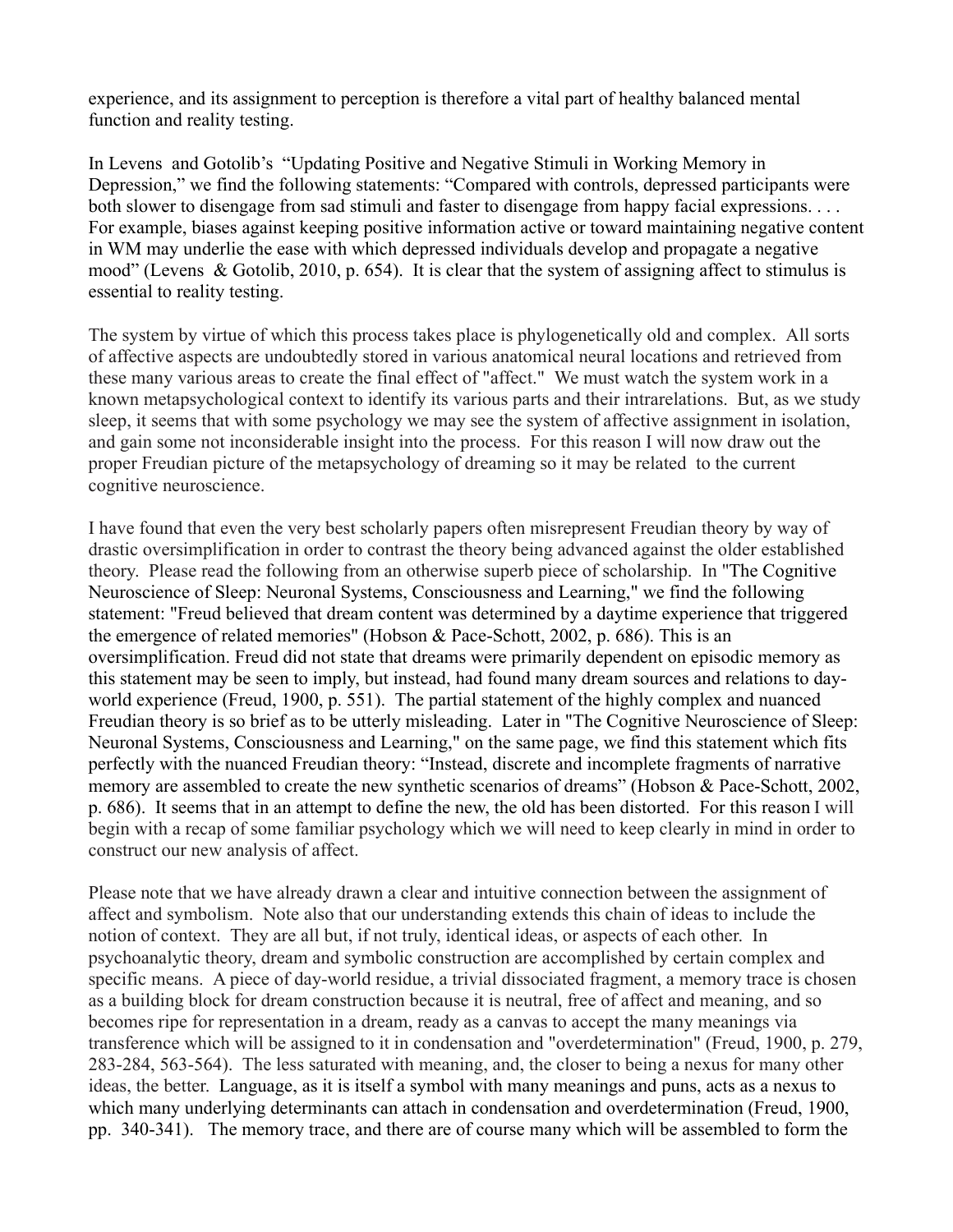finished dream, is then invested with meaning from many sources. A process of disguise and distortion is used to accomplish this which includes: reversal, condensation of many events into one (Freud, 1900, p. 595), overdetermination of a dream through thematic repetition (Freud, 1900, pp. 283-284) and/or overdetermination of a single symbol by connecting many various trains of thought to give it energetic value sufficient to gain representation (Freud, 1900, p. 330), displacement from one object to another (Freud, 1900, pp. 307-308), and a host of other means which symbolically represent and compound affect to achieve representation and conceal the true source of the affect delegated. These means of affective encoding found in REM dreaming function to avoid censorship via compromise formation which functions to create *distortions* (Freud, 1900, pp. 143-144, 506-508, 595-598). It is by condensed symbolic construction and distortion that the affective sources of the symbol are attached, and also, hidden (Freud, 1900, pp. 506-508). The symbols thusly endowed are then woven into a story, a narrative, and are thereby given further episodic context, although be it a false one, in a process known as "secondary revision" (Freud, 1900, p. 488). The distortions are guided in no small part by the process of compromise formation, where the contents are distorted, censored, so as to produce a manifest dream, the meaning of which, the ego will not recognize (Freud, 1900, pp. 143-144, 506-508, 595-598). The process is called dream work (Freud, 1900, p. 277). So we have the process of symbolic construction and dream representation, a process whereby memory traces with little or no affect become suitable to be endowed with affect and woven into a distorted narrative, through many specific means. Highly complex! However I have tipped my hand as this process can be reduced to a simple but broad quantifiable principle. To discover this quantitative reduction the neuroscience must be analyzed alongside the aforementioned metapsychology of symbolism and dreaming.

In his paper, "Sleep, Learning, and Dreams: Off-line Memory Reprocessing," Dr. Stickgold (2001) and an esteemed collection of intellectual confederates bring us the clearest neurologic picture of this metapsychological proposition to date. A clear neurological definition of the trivial unsaturated pieces of memory (memory traces) and symbolic processes of Freudian theory are seen to emerge in the context of memory consolidation, even if in a schematic and reduced fashion. In certain states of psychopathology such as schizophrenia, we can observe the pathogenic assignment of affect to experience as affective assignment operates unrestrained by the higher mental functions, such as input from the dorsolateral prefrontal cortex, just as we can observe in REM dreaming (Hobson, 2001; Hobson & Pace-Schott 2002; Pace-Schott, 2003). In REM dreaming this unrestrained affective processing is isolated and expressed in harmless hallucination. The isolation of the affective system is achieved through a series of changes in neural modulation which Dr. Stickgold enumerates as:

"More generally, the cognitive changes seen during REM may be the combined result of three physiological characteristics of REM: (i) the shift in neuromodulatory balance from aminergic to cholinergic, (ii) the decreased activity in DLPFC and increased activity in both the anterior cingulate cortex and amygdala (75–77), and (iii) the decreased outflow of information from hippocampus to neocortex (53). Taken together, these findings suggest that the brain in REM is tuned more for the processing of associative memories than for the simple consolidation of recent memory traces and may explain, in part, various features of REM dreams, including their bizarre, hyperassociative quality (95) and minimal incorporation of episodic memories (96, 97)" (Stickgold, R., Hobson, J., Fosse, R., Fosse M. 2001, p. 1055).

In Dr. Hobson's paper we find the statement nicely summed in these few words: "There is also a progressive decrease in output from the noradrenergic, serotonergic and histaminergic neurons, all of which shut off in REM, leaving the selectively activated forebrain aminergically unmodulated" (Hobson & Pace-Schott, 2002, p. 691). In this instance of systemic aminergical demodulation the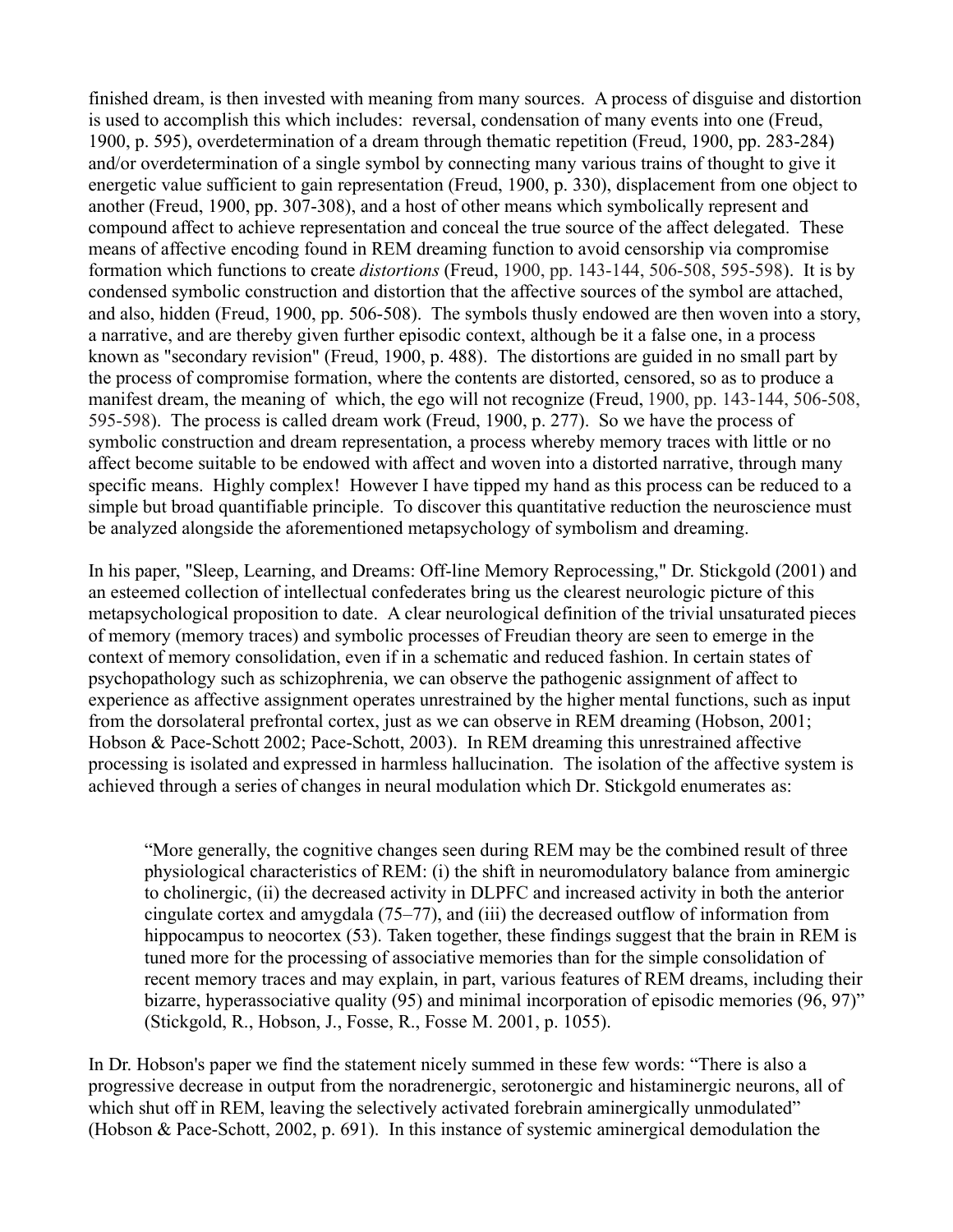intrarelated symbolic subsystem by virtue of which we give affective value to experience is observable as it encodes affect into a dream during consolidation into the mnemic system, and other various functions I will touch on later:

"This suggests that the brain sources for dream elements are not hippocampally mediated episodic memories, but cortical traces of discrete components of the episodic memories, which then presumably are combined with associated semantic memories. With dorsolateral prefrontal cortex deactivated in both REM and NREM (75, 76, 106, 107) and the hippocampal formation producing only minimal cortical output in REM (53), actual episodic memories may be inaccessible and hence irrelevant to the dream construction process. . . In REM, the central nucleus of the amygdala plays a crucial role in the activation of medial prefrontal cortical structures associated with the highest order regulation of emotions (76, 108, 109). This adds to the deactivation of DLPFC, normally associated with higher cognitive functions (110), in REM. Thus, the brain appears to be biased toward emotional processing in this state. . . . We hypothesize that these features reflect an attempt, on the part of the brain, to identify and evaluate novel cortical associations in the light of emotions mediated by limbic structures activated during REM. This would be in keeping with the proposed role in waking of these structures in the identification of mismatches between expected and actual behavioral outcomes" (Stickgold et al., 2001, p.1056).

So we finally have a clear beginning in our search for an analysis to discover the neuroscience behind the metapsychology. A memory trace suitable for dream construction is now well-defined as nonhippocampally mediated, and so, cut off from episodic memory just as one would expect metapsychologically, as the memory trace must be free of context and preexisting symbolic and affective value to be able to receive affective, limbic value and emotional definition, and act as a neutral substrate, an unsaturated nodal point with which to provide a new symbolic/episodic context. The source of the affect assigned to these free memory traces which are bereft of saturated context and existing emotive value is found through the mediation of limbic structures. Also, the purpose of these structures in providing affective definition to perception and the influence of this process on reality testing is not neglected either, as we read: "We hypothesize that these features reflect an attempt, on the part of the brain, to identify and evaluate novel cortical associations in the light of emotions mediated by limbic structures activated during REM. This would be in keeping with the proposed role in waking of these structures in the identification of mismatches between expected and actual behavioral outcomes" (Stickgold, et al., 2001, p.1056).

So I can now plainly state the quantitative conceptual reduction to which I have alluded: The symbolic processes by virtue of which we give quality to REM dreams, experience and perception, can be reduced to a quantifiable operation: "the assignment of affect to." Symbolism is a transference from concealed limbic sources, from unconscious sources by virtue of which emotion is mediated and affective quality assigned to perception. Symbolism is a function of the system of affective assignment.

I will now express my appreciation to the reader following my footfall along these vital pathways. We are presently in a position to draw out our parallels whereby the ontology of the CTMU will be revealed, and then, discover the empirical solution. It is surely clear to the reader that the *unconscious limbic sources* affectively compounded by the many processes of symbolic construction so as to provide quality to perception: *are unbound telesis*. Please recall that unconscious processes and material are associo-cognitive and hence, must be repressed, must be unconscious, for the system to self-configure properly. We have also seen that if this process is not adhered to in every respect,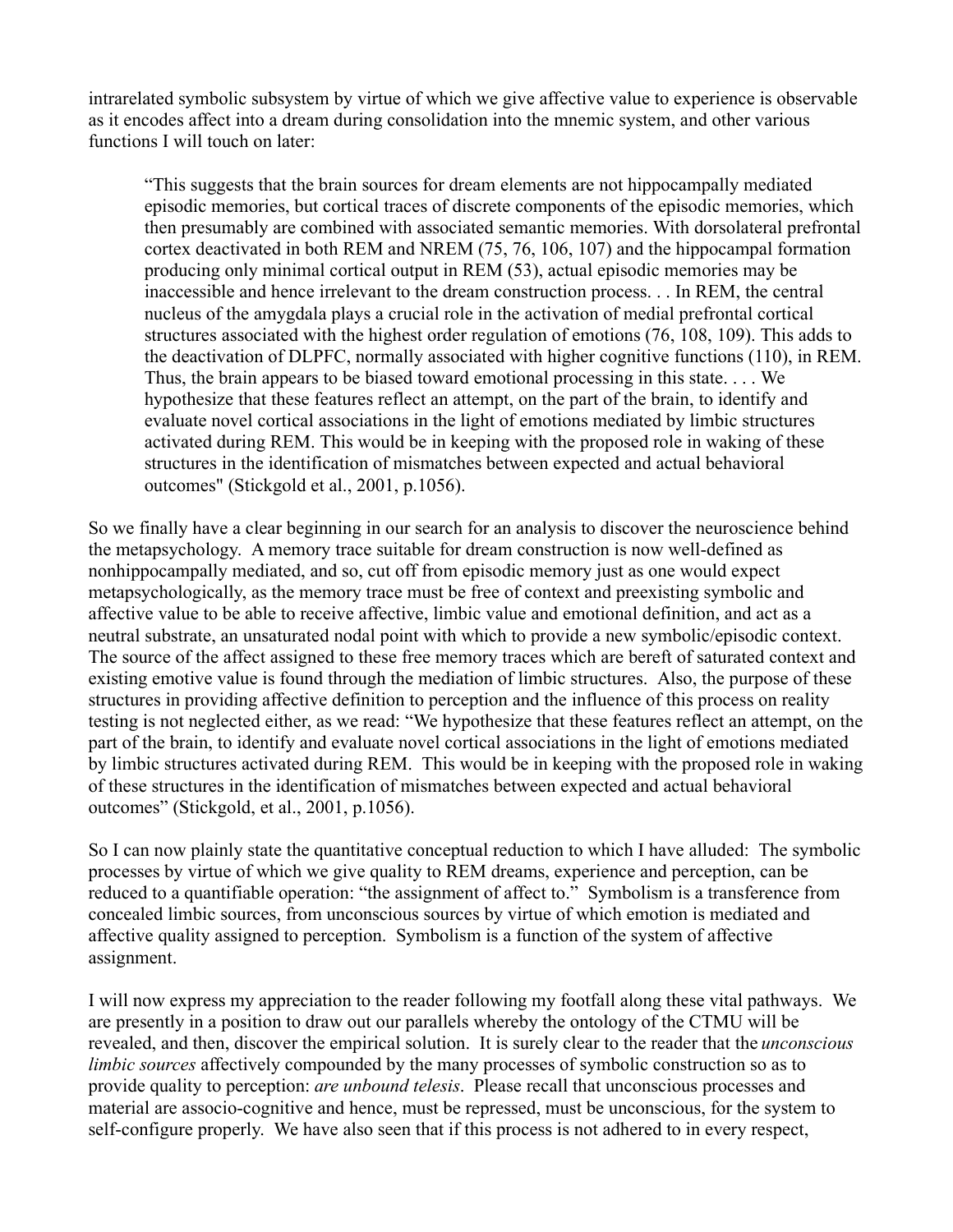hallucination (and/or aberrant mental functioning) will result, as the existential and ontological requirements for reliable telic recursive function are not met. Indeed, it is by exploiting this very fact, that we will gain entry to empirical and linear demonstration of this closed theory. The CTMU describes the system in proper alignment and operation as it functions smoothly. In this instance, the underlying processes described MUST remain unconscious, as resistances of the most potent sort guard our unconscious content and processes of operation. So, if we are to demonstrate what under ordinary conditions of health are necessarily hidden processes, we must create conditions of imbalance in the system to reveal its otherwise seamless and hidden functioning. Briefly put:

To demonstrate the existence and particular operations of a closed self-referential (tautological) dynamic system which is *unobservable in a state of balance*, one must *introduce imbalance*, aberrance, and in so doing, create distortions in systemic operation from which particular modes and types of functioning can be inferred.

This is the approach which will allow the development of an empirical framework in which to demonstrate and test the CTMU.

To traverse this avenue we require but two things: We must more clearly connect the aforementioned information about the physiology and metapsychology of dreaming and symbolic construction with the theory and language of the CTMU, and offer a few more pieces of information about repressive function and its relation to reality, the transference, symptomatic formation and unconscious unbound telic ideation. With these few steps, we will define imbalance as well as balance in the language of the CTMU, allowing us to interpret hidden unbound unconscious telic processes and specific noninformationally defined ideations and their associated transference distortions in the recursive process, and then, begin to gain an empirical foothold on this elusive theory.

#### **Unisection + interpretation = infocognition.**

Syndiffeonic relations can be regarded as elements of more complex *infocognitive lattices* with spatial and temporal (ordinal, stratificative) dimensions. Interpreted according to CTMU duality principles, infocognitive lattices comprise logical relationships of *state* and *syntax*. Regressing up one of these lattices by unisection ultimately leads to a syntactic medium of perfect generality and homogeneity…a universal, reflexive "syntactic operator". (p. 18)

 The process of reducing distinctions to the homogeneous syntactic media that support them is called *syndiffeonic regression*. This process involves *unisection*, whereby the rules of structure and dynamics that respectively govern a set of distinct objects are reduced to a "syntactic join" in an infocognitive lattice of syntactic media. Unisection is a general form of reduction which implies that all properties realized within a medium are properties of the medium itself. (p. 33)

By putting temporally remote events in extended descriptive contact with each other, the Extended Superposition Principle enables coherent cross-temporal telic feedback and thus plays a necessary role in cosmic self-configuration. Among the higher-order determinant relationships in which events and objects can thus be implicated are utile state-syntax relationships called *telons*, telic attractors capable of guiding cosmic and biological evolution. (p. 31)

While the ideas of syndiffeonic regression and unisection can be seen to imply a regress which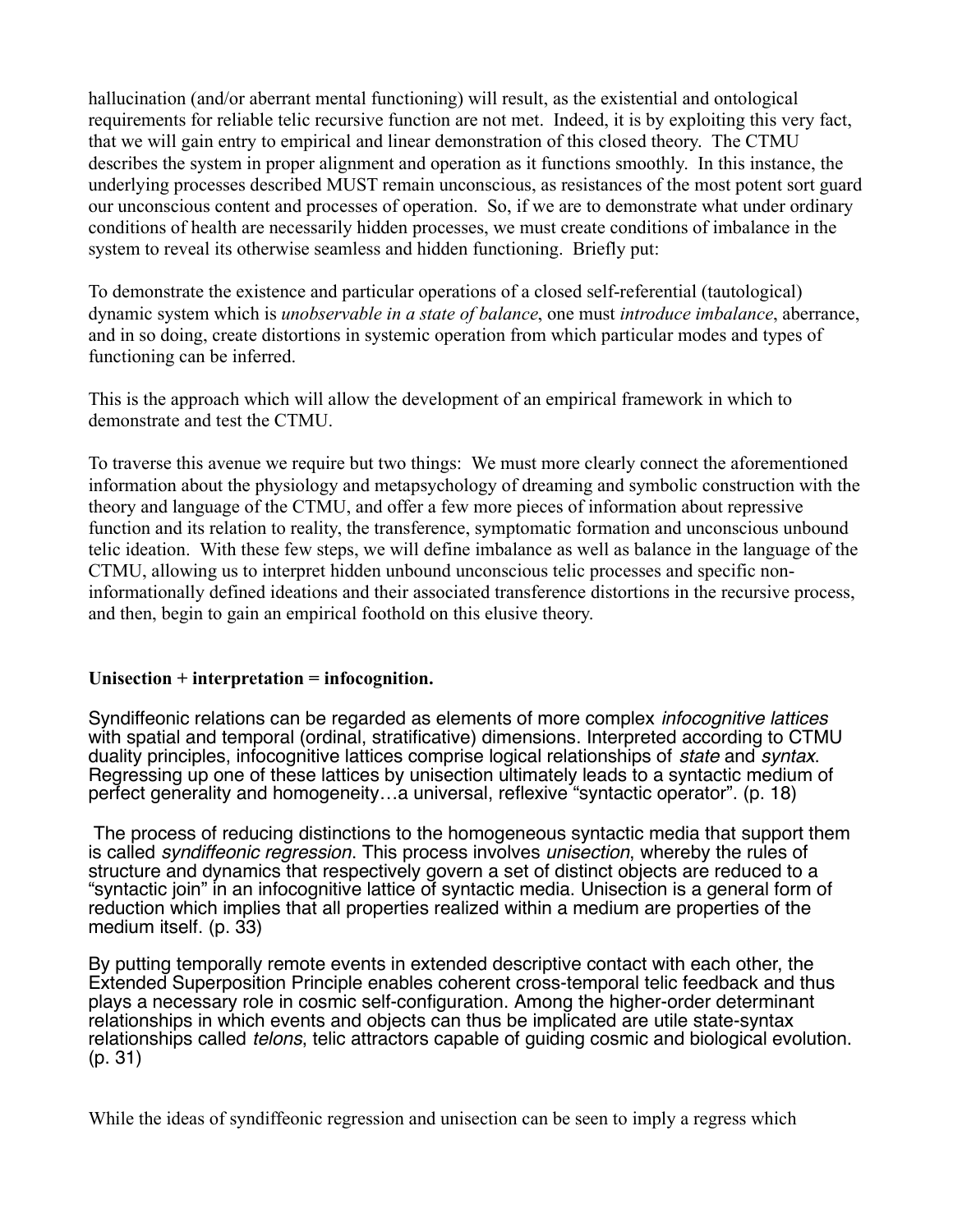terminates at the lowest micro-level of the subatomic, the principles are also available to observe at a variety of levels, including the psychological and the psycho-physiologic. As one conducts a unisection of the mental system, at the level of the psycho-physiologic, the sum total of various and often opposing ideational and emotional states are emergent properties of cortical tone created through multi-combinative distributions of a precious few neuro-chemicals. These, through their distribution in various specific ways, correspond psychologically to the libido and its conscious emergent manifestations, which demonstrate their "syntactic join" as they become specific emergent aspects (defined information/emotional and perceptual states and definitions), created of this single homogeneous systemic potential, the "reservoir" of unbound (undifferentiated) libido, at the neurophysiological center of which is the ascending activating system (Kaplan-Solms & Solms, 2002, p. 264-267). At the level of the psychological, I have discovered that each time an unconscious ideation is made conscious then understood through analysis, the result of the analysis is identical even as the ideational structures discovered are oppositional: e.g., if an unconscious ideation of sadism is recovered, and its fixated form disbanded via analysis, or, if a sexual or erotic ideation is recovered and analyzed to release the energies from that fixated form, in both cases, both hateful and erotic cases, the energy released as the fixation is dissolved is identical: undifferentiated libido (Norman, 2011). The homogeneous syndiffeonic energetic substrate is revealed, a homogeneous energetic potential grouped as information, as a specific wish of one sort or another, either hate or love, it matters not––all are but different expressions of a single homogeneous unbound potential.

Please recall if you will, the fact that we are not able to see the repressed, that unbound telesis is "nothingness." In the case of the unconscious mental system this unbound potential which is consigned to repression, consigned to "nothingness," is a most specific and particular sort of ideational potential: wishes and painful ideas of all sorts. These ideas are so erosive to the ego, that although they influence all thought and action, and provide much of the defining quality to perception, they can never be seen. If we defy this rule of ontological stability, and *allow* this content into consciousness, reality testing is lost, and (allowing for some compromise formation), **psychosis results** (Freud, 1911) [or the aberrance of perversion (Freud, 1905*d*)]. **Neurosis**, on the other hand, is a symptomatic function of the struggle *to repress* these wishes. To put the difference between the mechanisms of psychosis and neurosis as they relate to the unconscious and reality (Freud, 1924, p. 150-151), in the language of the CTMU:

The psychotic *replaces* reality in whole or in part, with *conscious* unbound telic ideational structures, much as the neurotic distorts his view of reality by way of *refusing* the proper recursion into consciousness of a piece of (unconscious) unbound telic ideation.

Now we can see the curious middle ground occupied by psychoanalytic practice, which functions as a sort of controlled, informationally constrained psychosis. The ideal goal of psychoanalysis, may be stated as: *all repressions must be undone* (Freud, 1904, p. 253), or, one might say, as Freud (1900; 1904, p. 252) so often did, that psychoanalysis and dream interpretation aim to translate the repressed into conscious terms, and make unconscious ideations, intelligible in our ordinary language of consciousness. So, we can see that a psychoanalysis or dream interpretation are a unisection, with an additional step: interpretation. The result is the translation of what was a repressed idea, an idea unavailable to consciousness, a piece of unbound potential, "nothingness," into an intelligible idea: infocognition.

Unisection  $+$  interpretation  $=$  infocognition.

That is the equation for psychoanalysis, in the language of the CTMU.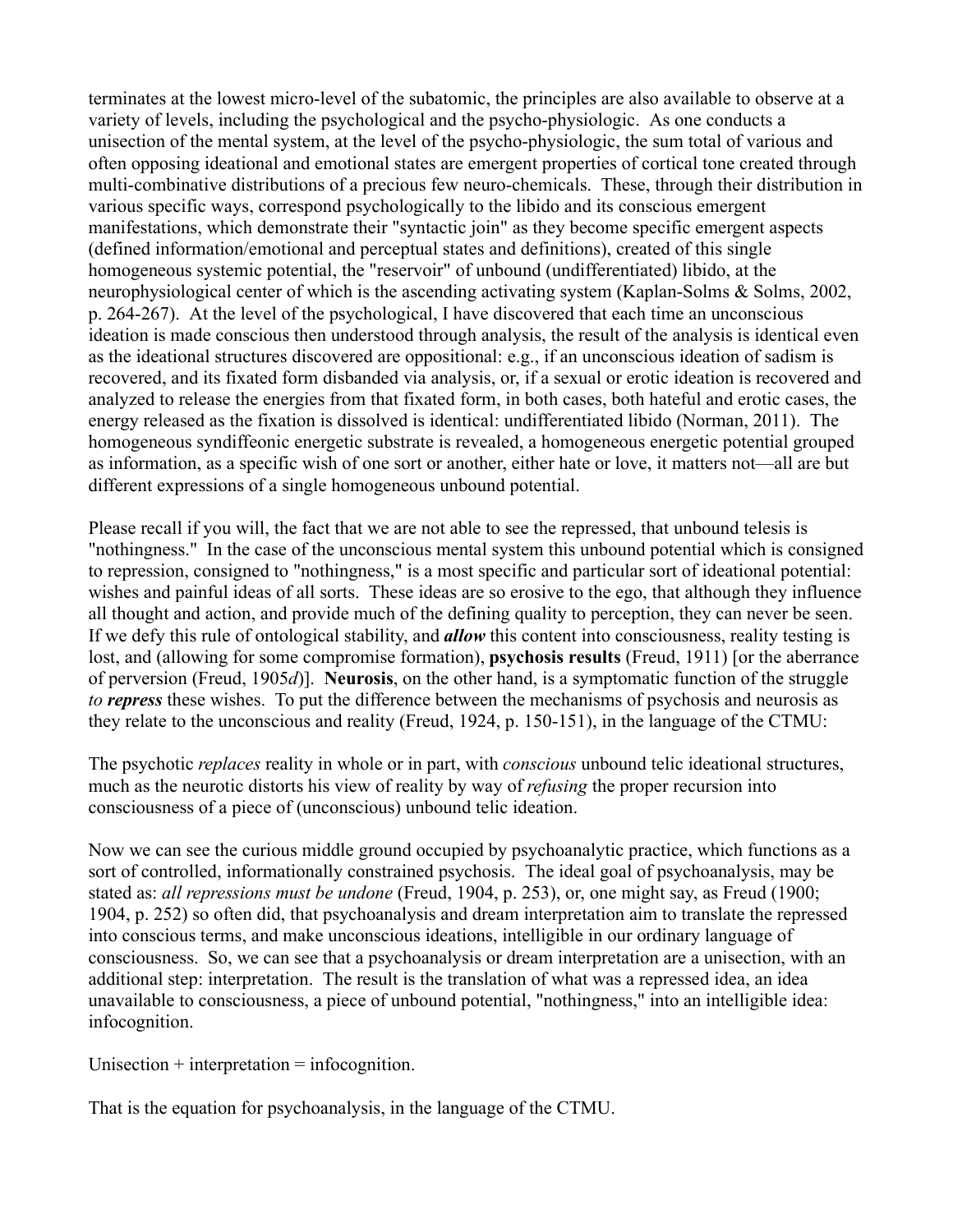So let us return to the metapsychology and neurophysiology of dreaming and memory consolidation, and interpret these within the CTMU framework. As we conduct our unisection, we find the "syntactic join" available to discern at the points of condensation and overdetermination of the memory trace, (and in the interconnections and context generated between them). Each memory trace, once so unsaturated with meaning, so trivial as to be a perfect receptive nexus for symbolic meaning, is then encoded with limbic (and other) information from multiple unconscious (and conscious) sources. (Remember the part played by the censorship). Once this non-hipocampally mediated (by way of restricted hippocampal output) memory trace has been encoded, it is entered into consciousness as a piece of a dream. The encoded memory trace is added into the mnemic system via memory consolidation in REM and NREM sleep, slow-wave-sleep in particular playing a large part in the hippocampal to neocortical dialogue (Hobson & Pace-Schott, 2002; Stickgold et al., 2001). Here we see a piece of "conspansion," as each night the system expresses in a REM dream, the repressed wishes which correspond to "state," to potential, and unburdens the system, which then alternates during the day, and, *represses* this unbound potential state in the *self-restriction* necessary to achieve the ontological and existential conditions requisite in the formation and identification of reality. But we see more than that: we see the creation of a telon.

#### Please recall this piece of CTMU theory:

#### Among the higher-order determinant relationships in which events and objects can thus be implicated are utile state-syntax relationships called *telons*, telic attractors capable of guiding cosmic and biological evolution. (p. 31)

In the sphere of the neuro-ontological we can see the creation of a telon in the finished symbolic product: the encoded memory trace now so laden with information, a higher order structure, by which I mean densely encoded, a component added into the mnemic system through which we give affective definition to experience, and in the act of its addition to that system, as a highly encoded structure rich in information, it *must* thereby alter the overall affective valence of the system, alter its associative balance in actively reconfiguring the system as a result of the incorporation of this new information. The telon, thusly affects the evolution and future responses of the system, by instantiation of the present (and future) into the past each day in direct additions to the system (Stickgold et al., 2001, p. 1052), and at night as a function of memory consolidation in the form of a deeply encoded memory trace which is added into the neocortex's mnemic store during REM and NREM (Stickgold et al., 2001; Hobson & Pace-Schott., 2002). The most daring and pivotal inference in Dr. Stickgold's paper states: "Such evaluations could then lead to the strengthening or weakening of specific activated associations, providing the functional consequence of REM dreaming" (Stickgold et. al., 2001, p. 1056). Indeed, the consequence of adding an affectively encoded memory to the complete store of total mnemic content can have no other effect! The associative connections for all future affective definition are necessarily altered as the past store of affect by which future experience is defined is altered. Past experience, once added to memory, affects future experience. The shift in unconscious valence caused by memory consolidation must alter the transference through which future experience is given associative quality and definition. I will state: The mechanism through which memory consolidation affects the associations that define experiential quality is through a rebalancing of the mnemic valence which is the unconscious source of affective assignment. In the language of the CTMU: The telon, once incorporated into the system via telic feedback, alters the system's function so it evolves in response and self-configures "on the fly," in accordance to changing conditions. Now we must but detail a final interstitial theoretic nexus where the economic, dynamic, and topographical theory of the unconscious instincts, repression and the resultant transference, coincide with the CTMU, after which, our final empirical destination will be at hand.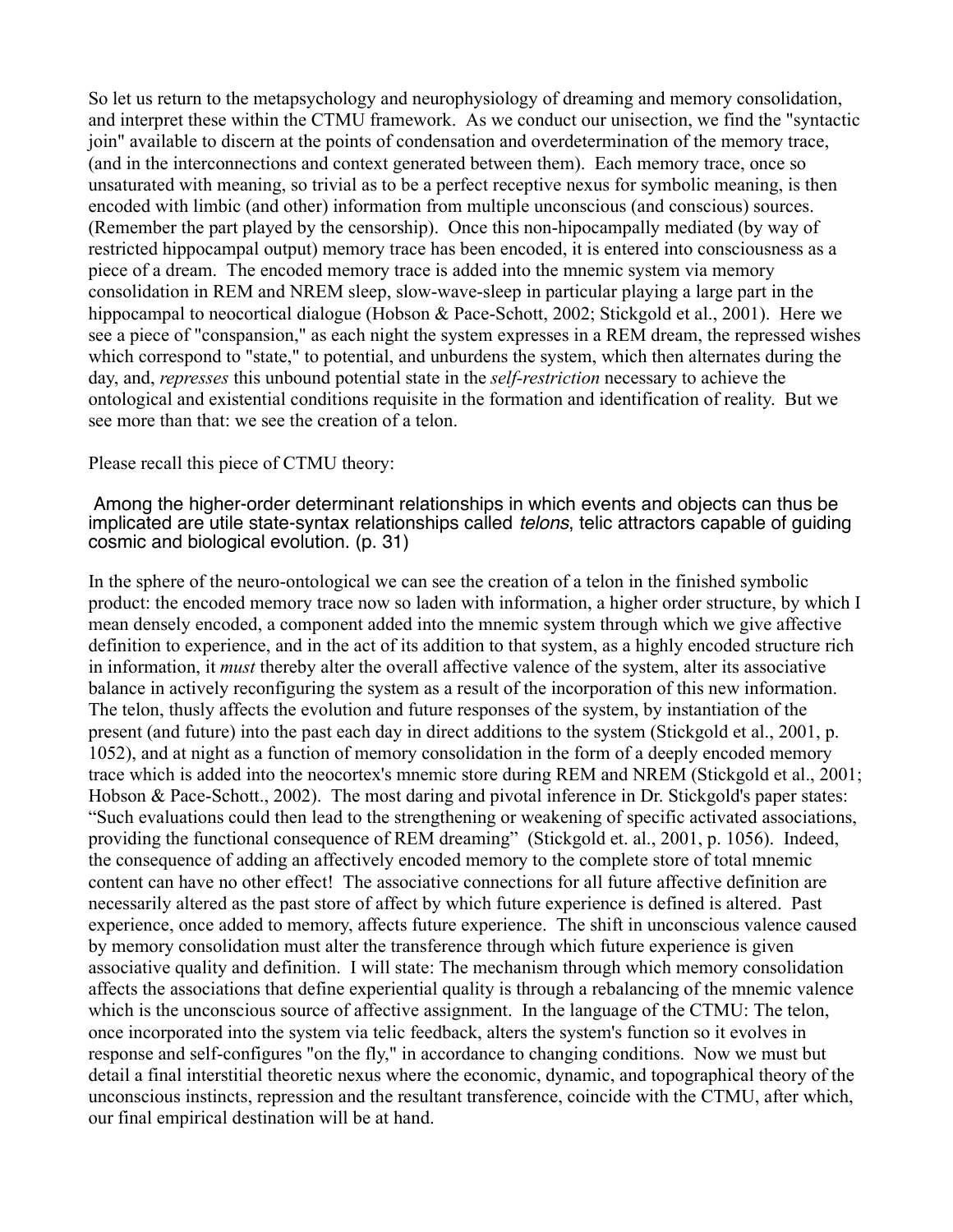### **The repetition compulsion: recursive modus-operandi, primaeval repression and the unbound–– Reality and The Transference.**

The Freudian principle of the Repetition Compulsion: Once an instinctual state has been achieved, the instinct to repeat the state becomes a drive: the repetition compulsion. This elasticity which wishes to return to a previous form, this inertia of the psyche, is found as a primary element in the dynamic structure of neurotic symptoms, which in the main, evidence the need to return to, and repeat, earlier states of development, in the present (Freud, 1920, p. 36; 1905). So the first idea is that of the repetition compulsion, by virtue of which early impressions assert themselves from the unconscious to produce behaviors based on the need to repeat those early repressed systemic conditions and states. The unconscious exists in a state of unbound cathexis (primary process). [The idea of bound and unbound in this specific sense were added to the "psychological lexicon" by Breuer and then Freud (Freud & Breuer, 1893-1895, p.194).] Please remember the fact that unbound telesis is *primaeval* information in an *unbound* state, un-informationally constrained and *not* subject to the *reality principle*. Keeping in mind the fact that recursion directly implies that which will reoccur, that which repeats, please note the similarity of wording and meaning between the Freud and the CTMU in the following:

"The patient behaves in a purely infantile fashion and thus shows us that the repressed memory-traces of his primaeval experiences are not present in him in a bound state and are indeed in a sense incapable of obeying the secondary [logical/waking] process. It is to this fact of not being bound, moreover, that they owe their capacity for forming, in conjunction with the residues of the previous day, a wishful phantasy that emerges in a dream. . . At this point we can not escape a suspicion that we may have come upon the track of a universal attribute of instincts and perhaps of organic life in general which has not hitherto been clearly recognized or at least not explicitly stressed. *It seems, then, that an instinct is an urge inherent in organic life to restore an earlier state of things* which the living entity has been obliged to abandon under the pressure of external disturbing forces; that is, it is a kind of organic elasticity, or, to put it another way, the expression of the inertia inherent in organic life" (Freud, 1920, p. 36).

There is moreover no doubt from both reading the Freud, and also, my own extensive researches as to the predominant nature of this primaeval unconscious material, this ontological material in a state of unbound telesis, which is indeed predominantly infantile, and as this period of development spans the entire evolution of the formative infantile component instincts, which form the perversions, we may rightly infer that much of unconscious content, and so, *in the sphere of the ontological*, unbound telesis, is also, perverse in character, that is, made up of infantile component instincts (Freud, 1905; Norman, 2011; 2011a, 2013). Please recall the notion of the transference, which has been touched upon, but inadequately. We have established that a transference of affect takes place in dreams, where the system of affective assignment is observed in unrestrained isolation, forming a transference, facilitating the encoding of affect onto pieces of affectively unsaturated day-world residue, called memory traces, which are trivial, non-hippocampally mediated pieces of non-episodic (not contextually/temporally defined) recent memory. Likewise, we have established that a similar transference of affect aiding reality testing takes place during the day from unconscious mnemic and limbic sources, and in so doing, an accurate definition of reality is formed. This ideal condition, one of *non-pathological transference* (my notion), where the self-restrictive function of repression, and the system of affective assignment are working properly, is not the only case. There is another case, different than the ideal one where the smooth functioning of the system hides unbound telesis in nothingness, different than the ideal where the contents of the unbound unconscious are well repressed to yield their potential without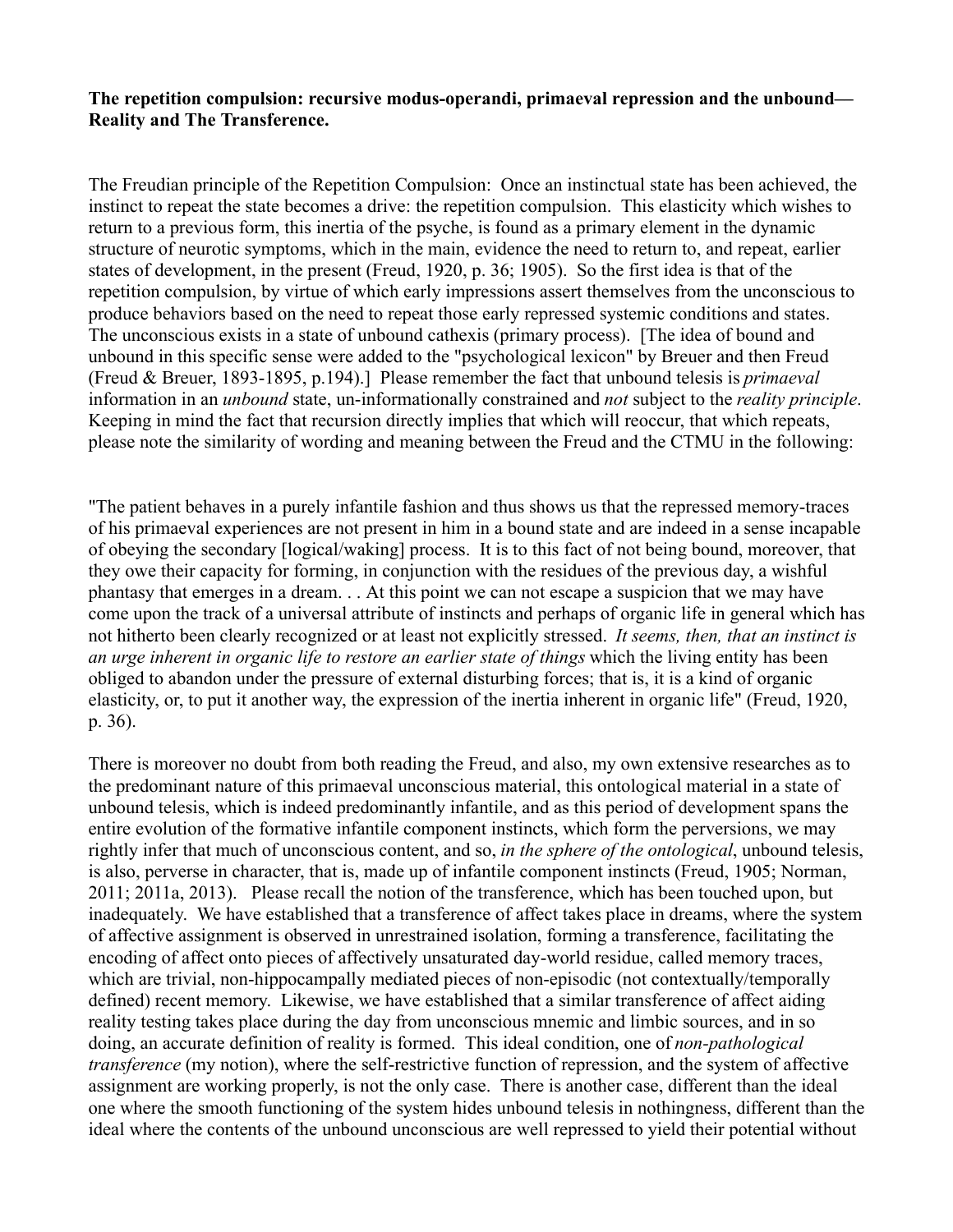a trace of disturbance, this ideal condition has a counterpart: mental illness.

In this case, one can see the unbound content working as it distorts the transference, and so, distorts reality. As we have seen this can happen in two general ways, as neurosis, and psychosis. So in neurosis, in an attempt to keep a component instinct repressed, the transference becomes distorted, as the instinct works to circumvent the repression via the repetition compulsion, and in its influence alters behavior and reality testing, resulting in symptoms. The level of repression, to a great degree, in the transference neuroses, determines the sort of symptomatology presented. In the case of the more transparent neuroses, such as hysteria, repressive function is quite low (Freud, 1915, pp. 181-185). The perverse ideation works from the unconscious to affect the transference pathogenically, and in neurosis, it is so very often just such a piece of perverse unbound telic content which is the source of symptoms, yielding the Freudian axiom: *The neuroses are, so to say, the negative of perversions* [his italics] (Freud, 1905, p. 165). The meaning is is both unpleasant and clear: There is a perversion, a fantasy or memory, which is dynamically active in the unconscious, an "unconscious positive," an active unconscious ideation (Freud, 1905; 1912, p. 261) causing the symptoms as it distorts and influences the transference. Now we are in a position to summarize the general approach to a linear empirical framework whereby the circular self-referential CTMU might be tested.

First please recall the aforementioned statement:

"To demonstrate the existence and particular operations of a closed self-referential (tautological) dynamic system which is *unobservable in a state of balance*, one must *introduce imbalance*, aberrance, and in so doing, create distortions in systemic operation from which particular modes and types of functioning can be inferred."

I propose to do just that, as we introduce aberrant conditions into the system's vital and sensitive atemporal recursive dynamic structure and balance, and thusly, alter its function in measurable ways which will allow us to infer by deductive analysis of the distortions created, the existence and function of those dynamic systemic processes and content, which are normally concealed. First, I will elucidate the degree to which this goal has already been approached in the realm of cognitive neuroscience, and then, offer up some general and approximate experimental constructions in order to outline the approach which appears most fruitful, by which we might traverse the gulf between the tautological self-referential CTMU, and, the linear, demonstrable result which science requires.

# **Interruption in telic feedback of present into past, and measurable distortions of future performance.**

The theory of memory consolidation is a new and interesting theoretical development spawned within the context of a rigorous scientific spirit, and the trustworthy verifiable standard of experimental construction, which typify the academic rigors of cognitive neuroscience. One clever approach to uncovering the mysteries of REM dreaming and memory consolidation, uses a textural discrimination task and specific sleep stage interruptions as the basis for its inferences (Karnie et al., 1994). As we have established, each night in REM dreaming and NREM sleep, affective information necessary for reality testing (and hence certain types of task performance) is encoded and consolidated into the mnemic system, that is, in the temporal sense: the present (and future ideations) of conscious life, are added into the past, added into the neocortical mnemic store. This temporal feedback from present to past, according to the CTMU, is necessary for those systemic "on the fly" adjustments which allow for self-regulation of the closed system. Hence, if we interrupt this piece of the telic recursive process, interrupt the addition of the present into the past, the system's future performance will be compromised.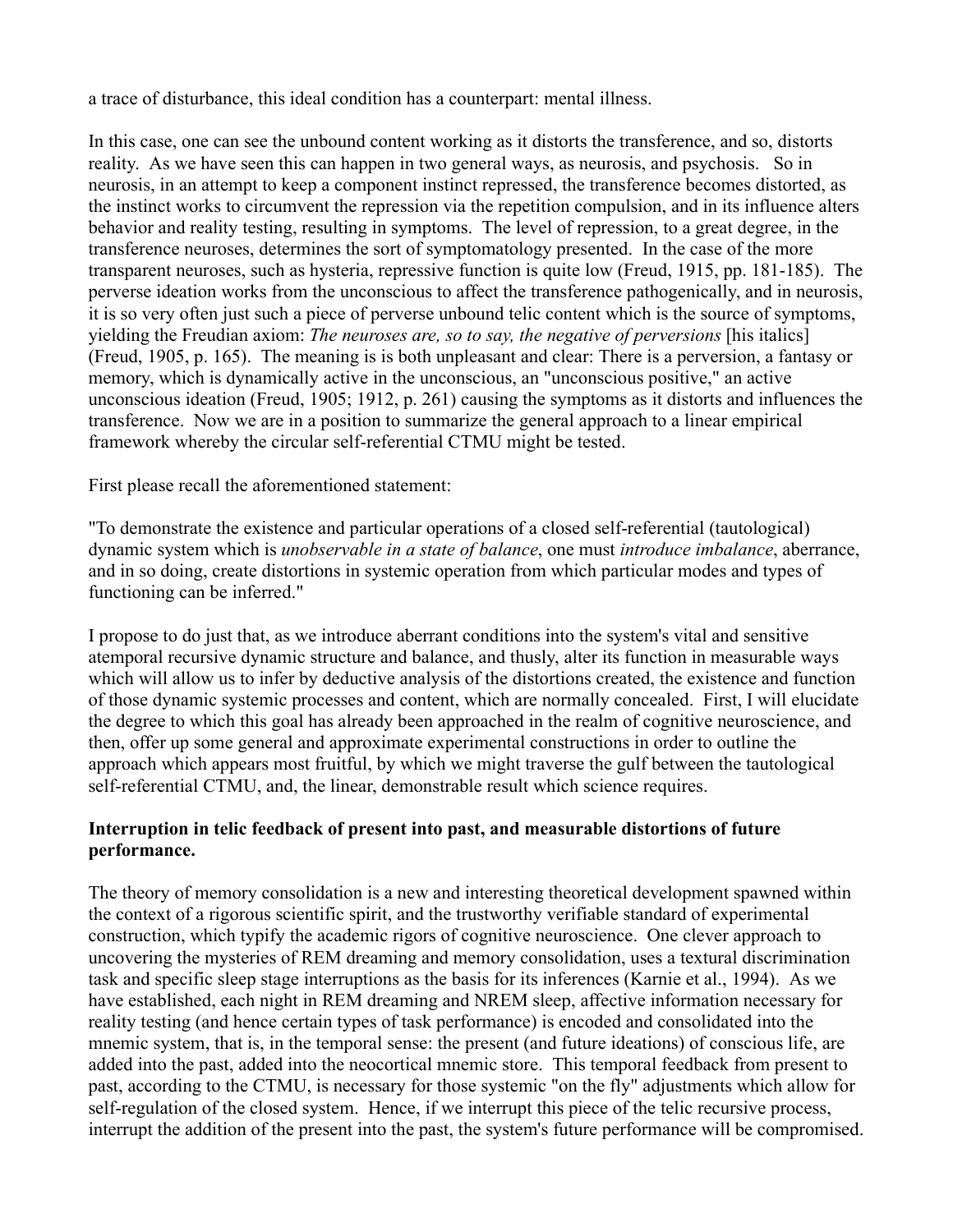This is exactly what we see, as a selective interruption in REM sleep, removes the advantage of training in task performance, if REM interruption is induced during the night after training. Interruption of REM the night before administering a test for a task *previously* learned (and properly consolidated with no REM interruption), had no deleterious effect, isolating the variable of REM memory consolidation, that is, instantiation of the present into the past, as necessary for future task performance improvement after training. Interrupt tecic recursion and the system demonstrates distorted performance. Ergo: telic recursive processes and feedback are necessary for maintaining optimum evolutionary responsiveness, by allowing automatic adjustments of systemic conditions in response to environmental input. So we have an initial empirical foothold *already established* which offers no small measure of preexisting support for the theoretic ontology of the CTMU, as we see measurable distortions, relative decreases in system performance emerge, through interruption of this piece of the telic recursive cycle, and can infer its function, now revealed as a necessary self-regulating adjunct to the evolving dynamic system.

### **The empirical trajectory––the intrasystemic and unconscious stressors, affective assignment and repressive function distortion: the system revealed.**

A brief word about the general experimental constructions which follow is in order. The experimental methodology utilized here is a form I first created to clarify the complex quantitative data which emerges upon analysis of neuronal systems, in a paper entitled, *The Quantitative Unconscious: A Psychoanalytic Perturbation-Theoretic Approach to the Complexity of Neuronal Systems in the Neuroses*. This psychoanalytic approach, which is part physics and part metapsychology, is known as *intrasystemic perturbation theory.* When applied with a medical end in mind, this theoretic framework will yield a solid and particular quantitative template, against which mental illness can be objectively assessed, and identified. In turn, the method will also allow what only much time and psychoanalytic work have been able to uncover by analytic inference: a typological identification of the actual unconscious content which is producing pathology. Although the CTMU is not a psychological theory in the pure medical sense, and no definitions of illness or approaches to cure are promoted within its province, the core of mental functioning is rightly represented in its pages, and so, it is provable by these means.

The theoretic approach, know as perturbation theory, finds primary expression in the classic example of determining the motion of the earth through our solar system, but has many applications in physics, including string theory (Greene, 1999, pp. 289-294). I propose that we can use this perturbationtheoretic approach to interpret the complex data emerging in quantitatively defined mental functioning. Instrumental efficacy is the basis of scientific reliability and usefulness (Boyd in Hempel (Ed.), 1983, p. 84). To find our approximate substitute prediction, we have not far to look, as psychoanalysis, in its curative influence, has been instrumentally demonstrable for over one hundred years. It is through the judicious application of metapsychological acumen that the transference structure is altered, and neurosis curatively affected through psychoanalysis, so, it is metapsychology which will act as our substitute approximate prediction to define mental functioning. By constructing experiments which by their design metapsychologically define the super-complex dynamism of mental operations which we observe as (quantitative) intrasystemic patterns of dynamic neuronal activity, that complex data is thusly defined and simplified, its purpose becoming preemptively intelligible, the data defined as to its function even before its collection, now performing familiar metapsychological roles and psychical functions, which we well understand.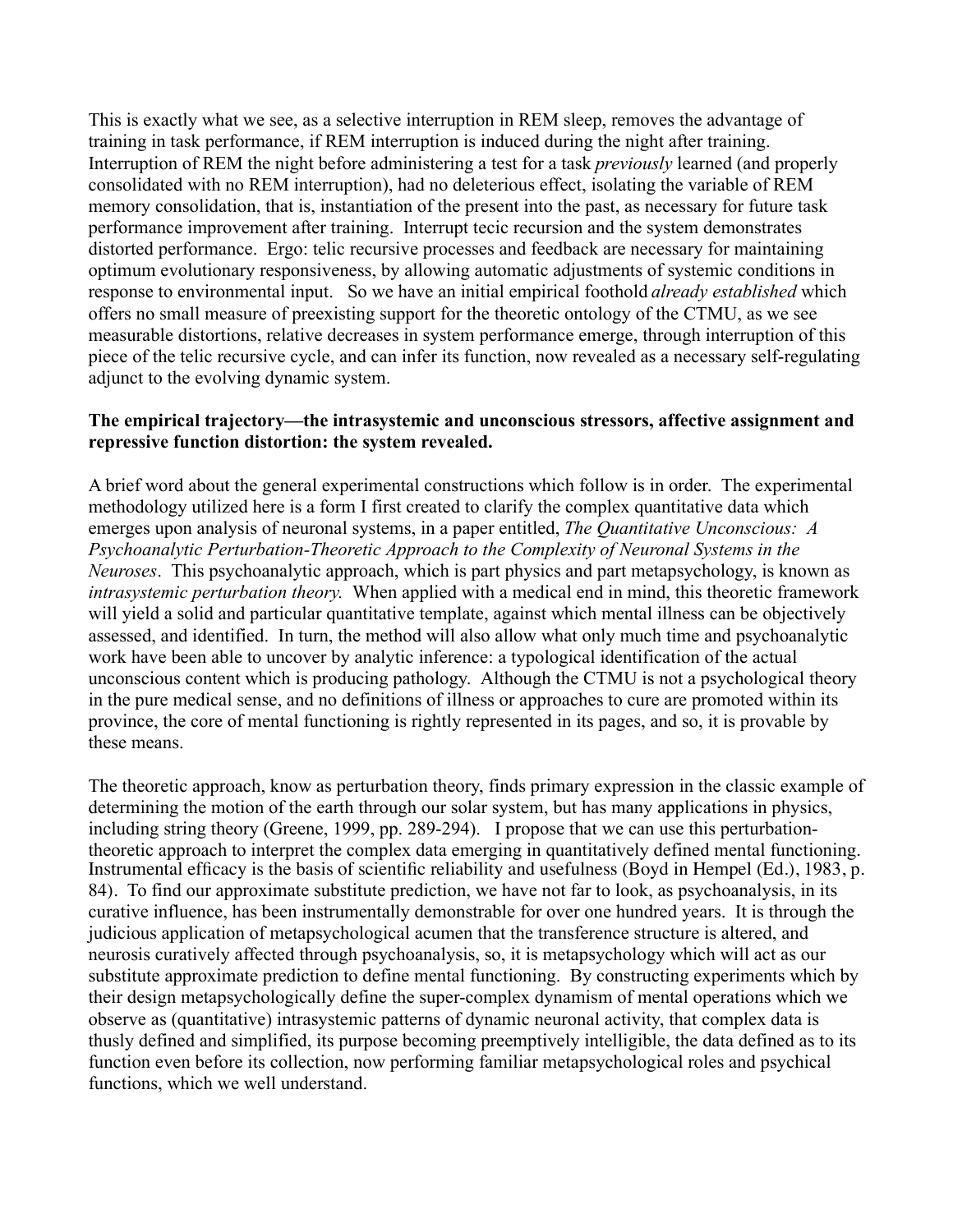# **An application of intrasystemic perturbation theory to the system of affective assignment:**

Although much work in cognitive neuroscience has been accomplished regarding the affective value assigned to facial expression (Adolphs & Tranel, 2004; Blair et al., 1999; Killgore & Yurgelun-Todd, 2004) and a test like the 1NT which clearly demarcates affective assignment exists, the 1NT does not separate the variables of repression and affective assignment, and, affective assignment is not limited to the assignment of affective value to social groups or faces alone, but endows all of human experience with symbolic and qualitative valence. Think of the previous discussion about affective, contextual and symbolic assignment to our neutral perceptual experience: e.g., One person may look upon a barren desert landscape and see beauty, another may see a desolate expanse most ugly and uninviting. For this reason the following test should be constructed:

One has the subject look at a series of faces and scenes, each with a distinct affective element, or no such element: i.e., some faces are negative, some positive, some neutral, just as the scenes of cityscapes and nature, etc. As each person has individual prejudice and different affective definitions for *all*  stimulus, this first test is a baseline marker for that subject. (The addition of a personality inventory and/or test for neuroticism at this point will provide a basic snapshot of personality type and its correlation to affective assignment, and further clarify the results). The subject must be well rested, and will respond to each stimulus and categorize the affect they have assigned to that stimulus by indicating an affective category along a continuum: Loving, Friendly, Kind, Neutral, Hostile, Hateful, etc. Each response is timed and recorded. This is the baseline for affective responsive function. Now the subject has some single specific aspect altered which we suspect correlates with affective assignment, like *deprivation of REM*, since REM, as we have theorized, is the model of affective assignment and symbolic function, and therefore, may well be involved in properly rebalancing the system of affective assignment each night as a metapsychological function of the expression of a repressed wish (Freud, 1900), and analogously in the language of cognitive neuroscience, through the encoding of the affective component of experience into a REM dream indicative of neural processing (plasticity), and consolidation into the overall mnemic system, a process which also involves NREM/ slow-wave-sleep (Stickgold, et al., 2001; Hobson & Pace-Schott, 2002).

In the language of the CTMU: We will introduce aberrance into the self-defining system by disturbing the conspansive alternation between syntax and state. This is accomplished by way of preventing the encoding and addition of a telon into the evolving system, through *interruption and curtailment* of the cross-temporal feedback and simultaneous dynamic interconnectivity of the present (and future) with the past––a state of simultaneous atemporal interconnectivity necessary to support present instantiation into (the mnemic substrate of) the past. The result should be: *an empirically discernible reduction in future system performance and reality testing.*

So, if the hypothesis correct, we will have demonstrated a correlation to be present, as performance of the system of affective assignment will be altered for the worse after REM deprivation: the responses will take longer, demonstrate inefficiency and other *possibly pathological alterations* from baseline. Affective assignment has now been isolated from repression, and a correlation of specific and causal relation has been established.

Next, as the intrasystemic stressor (REM deprivation) has been causally linked to affective assignment, the entire test is repeated in an MEG, fMRI or PET, and the information gathered in the two images compared, one at baseline, one stressed. The system is thereby defined, and understood in context. One can observe the limbic activity and any other mediating affective structures, the particulars of which need not be predicted, but are rightly understood to be observed in operation, as the function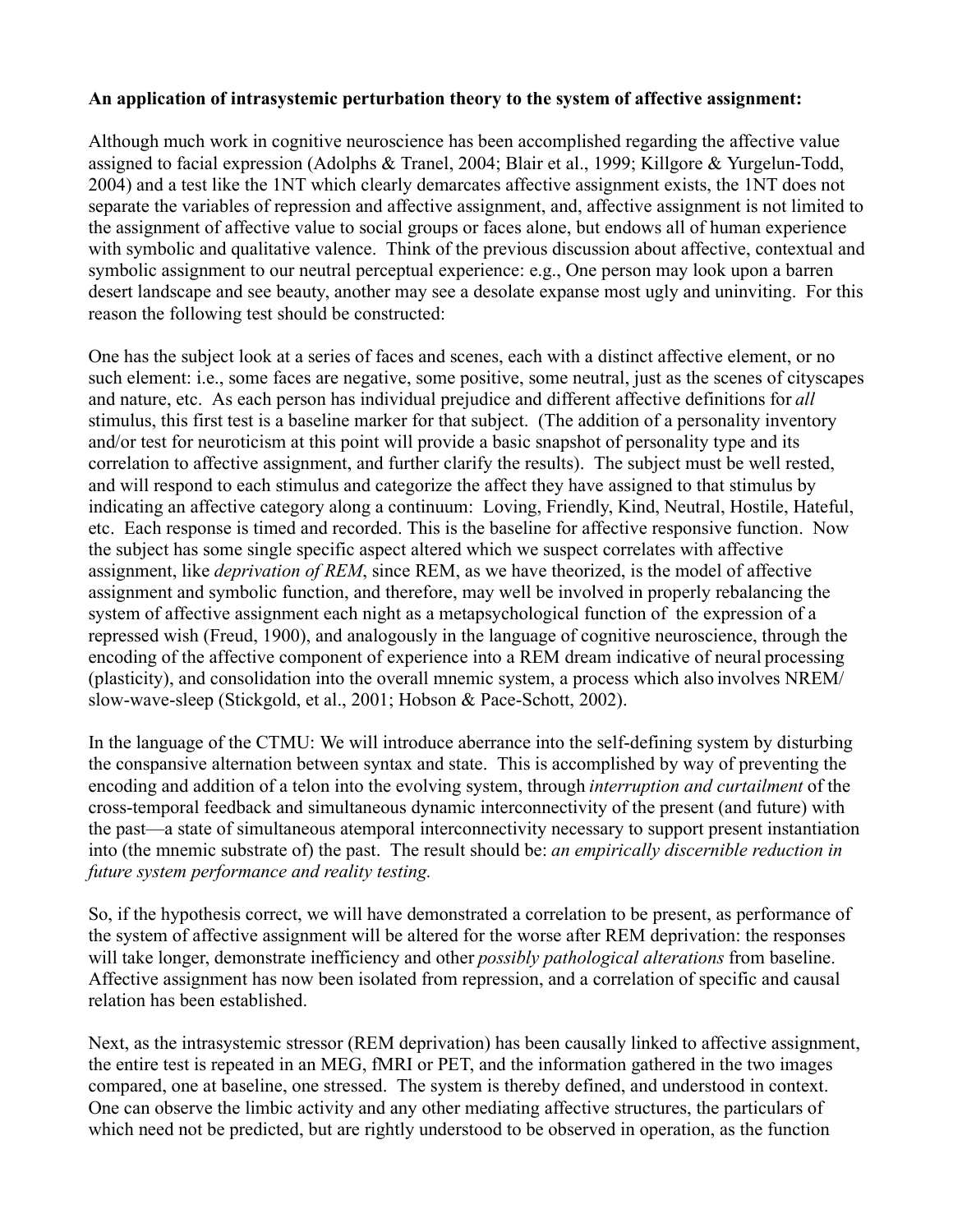they serve is known before the data that function defines is collected: *Here we are observing a* distortion in the transference which provides affective definition to reality and perception. This distortion in the transference, is a distortion in reality testing, and is evidence by way of aberrance, a clear decline in systemic performance *which is directly linked* to the smooth and efficient operation of the atemporal recursive processes, upon which reality itself is a dependent, emergent property.

### **An application of intrasystemic perturbation theory to the system of overall repressive function:**

Current research into the topic has approached this metapsychological cornerstone, repression, from various ancillary perspectives, ranging from the Pavlovian mathematical modeling and experimental determination of the neuropharmacology associated with SSRI therapy and the suppression of aversive predictions (Crockett et al., 2012; Dayan & Huys, 2008; Huys, et al., 2012), to the resource-depletion framework of task aligned/misaligned cognitive functioning (Storbeck, 2011), or the optogenetic activation of individual brain circuits and structures such as the amygdala, which mediates anxiety, and is sure to have a role in repression (Deisseroth et al., 2011, p. 362; Freud, 1926; Norman, 2010, 2011). Indeed, there are a great many particular neural structures, including the orbitofrontal and inferior regions of the PFC and others, that promise to hold some individual part in the cooperative anatomical conglomeration which must work smoothly together so as to achieve the delicate and appropriate result of proper repressive functioning, which is so crucial to maintaining mental stability and balance (Norman, 2011; Ovaysikia et al., 2011, p. 2.; Shimamura, Marian & Haskins, 2012, p.1). If we are to understand the purpose of the complex and dynamic patterns of information as expressed over active brain anatomy, these patterns must be analyzed in terms of the instrumentally demonstrable metapsychology which they represent, and so, allow us to discover their purpose, and unearth the relative simplicity, the "intention" of those informational patterns of activity as they are made manifest in their operation, now clearly serving to contain the familiar quantitative and qualitative conflicts endemic to mental functioning.

In his 1915 paper on repression Freud wrote that, "*the essence of repression lies simply in turning something away, and keeping it at a distance, from the conscious*" [his italics] (Freud, 1915, p. 147). As the Stroop task works to achieve its effect through the separation and suppression of some ideational elements, and the conscious selection and representation of other intermixed pieces of information, it can be recognized as a well established test rightly aimed at the repressive facility.

We first establish a baseline, and administer a Stroop test suitable for use in a scanner with no stressor. The responses are timed.

Next, the subject is rested, and an unconscious stressor using images spanning the full breadth of polymorphously perverse unconscious ideation is administered, and the Stroop test repeated. As the ego dystonic images from the stressor take effect, the unbound fantasies that correspond to them in the unconscious are encouraged, and made active, just as a dream wish *may* be triggered by day-world experience (Freud, 1900, p. 551). We can, of course, predict a reduction in the efficiency of response times due to stress of the repressive system. In addition, the method goes well past this causal inference which is akin to much of ordinary experimental psychology, in allowing us, via a quantitative scan, access into the neuro-dynamism which creates the causal connection we have found. With the addition of this targeted metapsychological stressor, aimed directly at the sort of unconscious content that is so often pathogenic, one knows psychoanalytically what the quantitatively revealed system is doing, and can look at the complex information gathered in the context of a known metapsychological function, and hence, discover the relative simplicity of intentional informational exchange, represented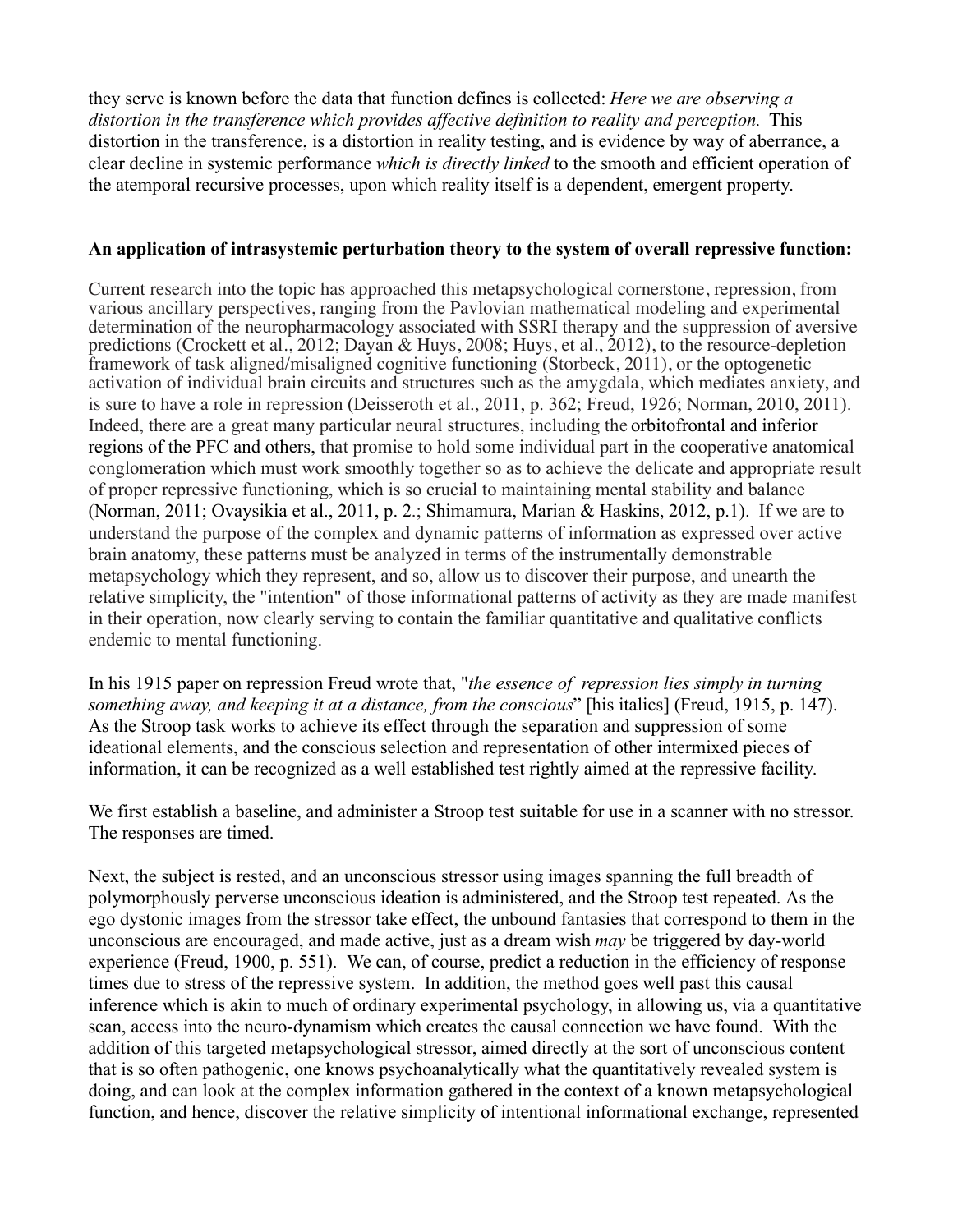in intrasystemic patterns of dynamic activity spanning active brain anatomy––which are now revealed and understood in a functional context of known operation. Now it is clear what familiar thing we are looking at: *the repression of a perversion as it affects the transference*, and so, the complex quantitative information collected is understood as to its purpose and function, even before it is gathered.

In the language of the CTMU: By introducing a condition of aberrance which will add stress to the mental system's *means of self-restriction*, an artificial condition of imbalance is created, where a piece of ontological unbound telic content is encouraged in its energetic potential, much akin to the topographical tensions contributing to a neurosis, introducing into the necessary and delicate balance of the closed self-defining system whereby reality is created, a distortion. This distortion will allow us to observe the normally quiescent system in a state of imbalance which will make its hidden operations and mechanics available to us by way of deductive inference. In this case we can infer: There is a delicate balance between unbound systemic potential and the self-restriction (repression) of that potential, which if altered or stressed beyond certain limits in capacity, will evidence empirically demonstrable reductions in systemic efficiency.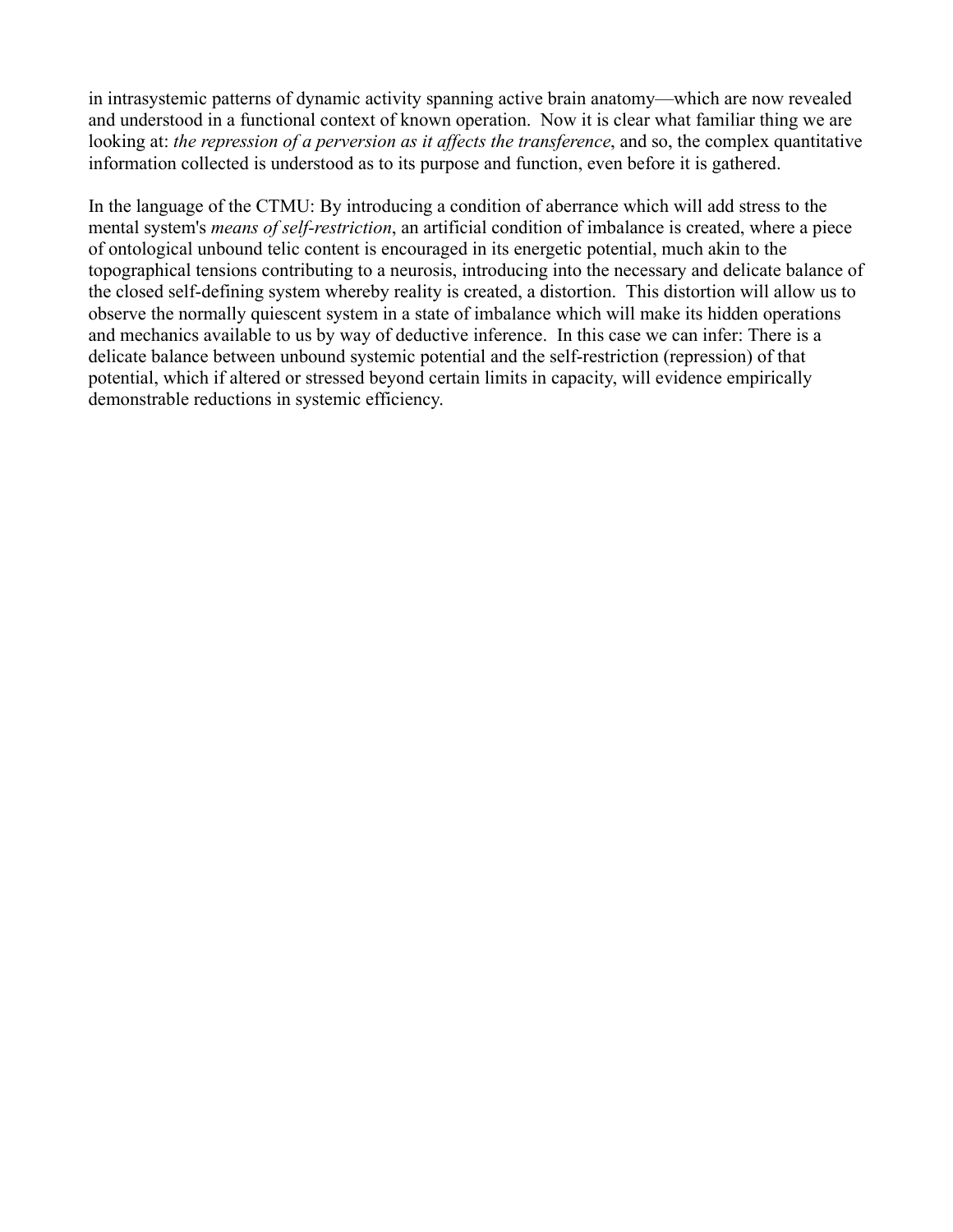# **Conclusion:**

Christopher Langan's CTMU is a theoretical nexus which fuses the ontological and the cosmological under a single paradigm. This paradigm is structured as a circular self-referential tautology, which seems to admit no linear empirical proof. However, the CTMU is built around a clear representation of the psychology of human mental processes, processes both conscious and unconscious, and so, is best described by depth psychology. Indeed, the patterns represented in Freudian psychology are deeply akin to those in the CTMU. The result of this demonstrable parallel will allow extension of a neurological and psychological formulation of the CTMU which includes imbalance and aberrance, as well as unity. In this instance, the system is no longer inaccessible to linear assessment, and experimental designs can be constructed. Cognitive neuroscience has already tread this pathway to no small degree, and trustworthy confirmation of the basic ideas around which the CTMU finds ontological purchase, is already at hand. In the sphere of the ontological, resolution of the matter seems to be within reach. All that remains is to complete the picture. The CTMU does not claim under its province the specific realm of the medical and psychological, and can not treat an illness, nor is it designed to do so. Its promise and worth lie elsewhere, in providing a unification of that which appears to us as divided. So, but the physics remain. Mr. Langan's genius is not disputed, and what of the task remains is now equally clear: A clear, repeatable, linear experiment, both tangible and mathematical, designed to demonstrate the connection between the proposed malleability of the laws of physics, and their resultant plasticity under the influence and sway of thought. To a man of such height, no lesser challenge will do.

#### References:

- Adolphs, R., & Tranel, D. (2004). Impaired judgments of sadness but not happiness following bilateral amygdala damage. *Journal of Cognitive Neuroscience, 16,* 453-462.
- Blair, R. J. R., Morris, J. S., Firth, C. D., Perrett, D. I., & Dolan, R. J. (1999). Dissociable neural responses to facial expressions of sadness and anger. *Brain, 122,* 883-893.
- Crockett, M.J., Clark, L., Apergis-Schoute, A. M., Morein-Zamir, S., Robbins. T. W. (2012). Serotonin modulates the effects of pavlovian aversive predictions on response vigor. *Neuropsychopharmacology,* advance online publication, doi:10.1038/npp.2012.75
- Dayan, P., Huys, Q.J.M. (2008). Serotonin, inhibition, and negative mood. *PLoS Comput Biol, 4*(2): e4. doi:10.1371/journal.pcbi.0040004
- Deisseroth, K., Tye, K. M., Prakash, R., Kim, S. Y., Fenno, L. E., Grosenick, L., et al. (2011). Amygdala circuitry mediating reversible and bidirectional control of anxiety. *Nature, 471,* 358 – 362. doi:10.1038/nature09820
- Freud, S. (1893-1895). *The standard edition of the complete psychological works of Sigmund Freud volume two: Studies on hysteria by Joseph Breuer and Sigmund Freud.* London: Hogarth Press.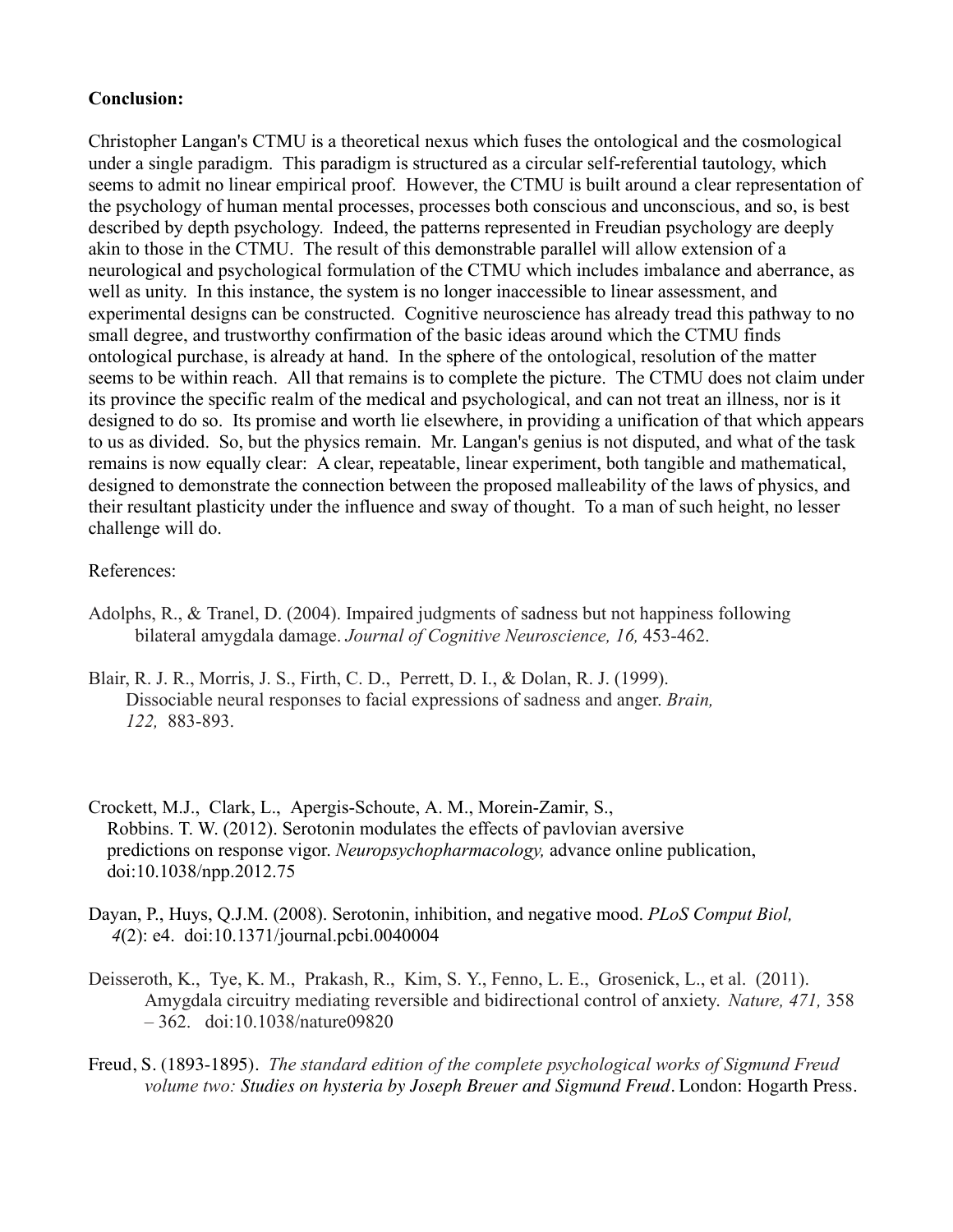- Freud, S. (1900). *The standard edition of the complete psychological works of Sigmund Freud volumes four and five: The Interpretation of Dreams*. London: Hogarth Press.
- Freud, S. (1901 1905). *The standard edition of the complete psychological works of Sigmund Freud volume seven: A case of hysteria, Three essays on sexuality and other works.* London: Hogarth Press.
- Freud, S. (1911-1913). *The standard edition of the complete psychological works of Sigmund Freud volume twelve: Case history of Schreber, Papers on technique, and other works. London:* Hogarth Press.
- Freud, S. (1914-1916). *The standard edition of the complete psychological works of Sigmund Freud volume fourteen: On the history of the psycho-analytic movement, Papers on metapsychology, and other works*. London: Hogarth Press.
- Freud, S. (1920-1922). *The standard edition of the complete psychological works of Sigmund Freud volume eighteen: Beyond the pleasure principle, Group psychology and other works*. London: Hogarth Press.
- Freud, S. (1923-1925). *The standard edition of the complete psychological works of Sigmund Freud volume nineteen: The ego and the id, and other works.* London: Hogarth Press.
- Freud, S. (1925-1926). *The standard edition of the complete psychological works of Sigmund Freud volume twenty: An autobiographical study, Inhibitions symptoms and anxiety, Lay analysis, and other works.* London: Hogarth Press.
- Galak, J., Meyvis, T. (2011). The pain was greater if it will happen again: The effect of anticipated continuation on retrospective discomfort. *Journal of Experimental Psychology: General,* Vol. 140, No. 1, 63–75 0096-3445/11/. doi: 10.1037/a0021447
- Gazzaniga, M., Ivry, R., & Mangun, G. (2009). *Cognitive neuroscience: The biology of the mind*. London: Norton Press.
- Gerlach, C., Law, I., & Paulson, O. B. (2002). When action turns into words. Activation of motor based knowledge during categorization of manipulable objects. *Journal of Cognitive Neuroscience*, *14*, 1230-1239.
- Greene, B. (1999). *The elegant universe.* N.Y.: W.W. Norton and Co. Ltd.
- Hempel, C. G. (Ed.) (1983). *Methodology, epistemology, and philosophy of science.* Dordrecht, Holland: D. Reidel Publishing Co.
- Hobson, J. A. (2001). *The dream drugstore.* Cambridge, Massachusetts: MIT Press.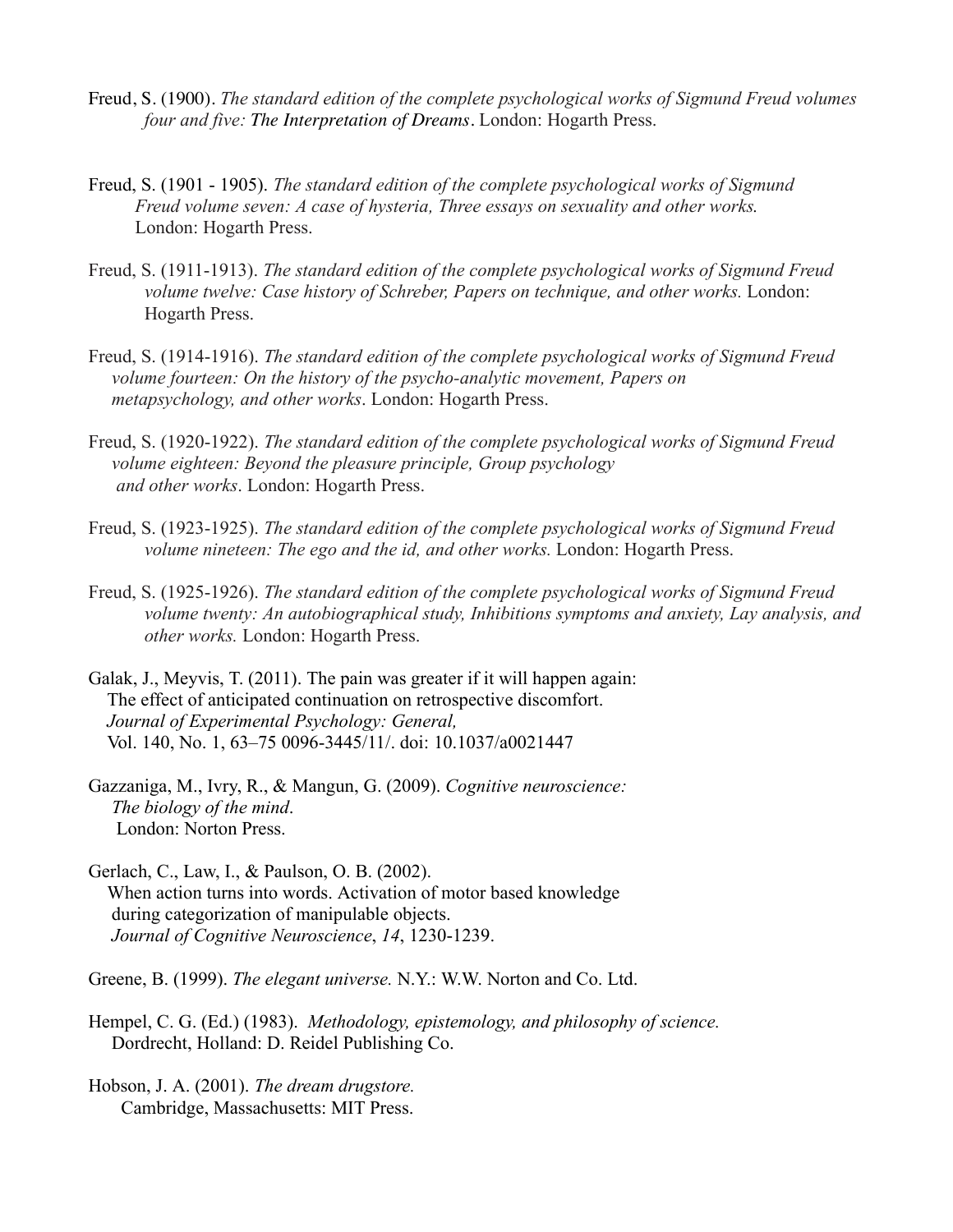Hobson, J. A., & Pace-Schott, E. F. (2002). The cognitive neuroscience of sleep: Neuronal systems, consciousness and learning. *Nature Reviews Neuroscience,* (3). doi:10.1038/nrn915

Huys, Q.J.M., Eshel, N., O'Nions, E., Sheridan L., Dayan P., Roiser, J. P. (2012). Bonsai trees in your head: How the pavlovian system sculpts goal-directed choices by pruning decision trees. *PLoS Comput Biol,* 8(3): e1002410. doi:10.1371/journal.pcbi.1002410

Kaplan-Solms, K., & Solms, M. (2002). *Clinical studies in neuropsychoanalysis: Introduction to a depth neuropsychology.* Lomdon.: Karnac Press.

Karni A., Tanne D., Rubenstein B. S., Askenasy J. J. M., Sagi D. (1994). Dependance on REM sleep of overnight improvement of a perceptual skill. *Science,* 265, p.679.

Kellenbach, M. L., Brett, M., & Patterson, K. (2003) Actions speak Louder than functions: The importance of manipulability in tool representation. *Journal of Cognitive Neuroscience, 15*, 30-46.

Killgore, W. D. S., & Yurgelun-Todd, D. A. (2004). Activation of the amygdala and anterior cingulate during non-conscious processing of sad versus happy faces. *Neuroimage, 21,* 1215-1223.

Langan, C. M. (2002). The cognitive-theoretic model of the universe: A new kind of reality theory. Retrieved from: [www.CTMU.net](http://www.CTMU.net/)

Levens, S., Gotlib, I. (2010). Updating positive and negative stimuli in working memory in depression.  *Journal of Experimental Psychology*: *General, 139*(4), 654–664 0096-3445/10/. doi: 10.1037/a0020283

Michael, C. A., & Benjamin, J. L. (2006). Encouraging the nascent cognitive neuroscience of repression. *Behavioral and Brain Sciences, 29*(5), 511-511.

Norman, R. (2010). *Mind map: Psychological topography and an approach to a new creative psychology, or, the secret of happiness.* O'Brien, OR.: Standing Dead Publications.

Norman, R. (2011). *The tangible self.* O'Brien, OR.: Standing Dead Publications.

Norman, R. (2011a/ 2013). Native Psychoanalysis –– A Non-Elliptical Technique.  *The Black Watch: The Journal of Unconscious Psychology and Self-Psychoanalysis.*